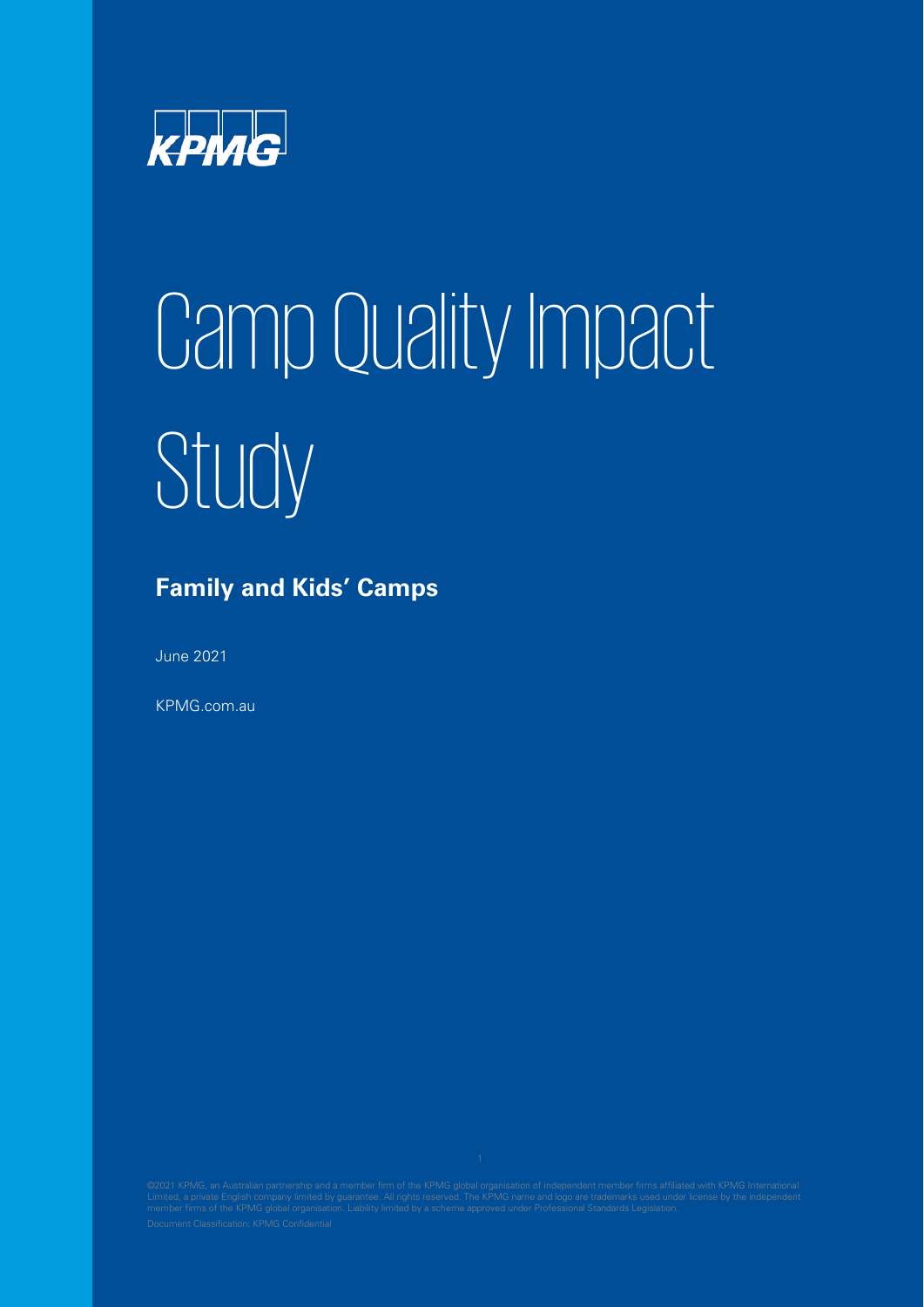## **Disclaimer**

## **Inherent Limitations**

This report has been prepared as outlined in the Introduction Section. The services provided in connection with this engagement comprise an advisory engagement, which is not subject to assurance or other standards issued by the Australian Auditing and Assurance Standards Board and, consequently no opinions or conclusions intended to convey assurance have been expressed.

No warranty of completeness, accuracy or reliability is given in relation to the statements and representations made by (and the information and documentation provided by) Camp Quality management and personnel, consulted as part of the process.

KPMG have indicated within this report the sources of the information provided. We have not sought to independently verify those sources unless otherwise noted within the report. KPMG is under no obligation in any circumstance to update this report, in either oral or written form, for events occurring after the report has been issued in final form.

The content in this report has been formed on the above basis.

### **Conditions of Third Party Release**

KPMG consent to the public release of the report via Camp Quality's website on the basis that, to the maximum extent permitted by law:

- a) KPMG is not responsible to Camp Quality or any other party for any loss suffered in connection to the release of the report to any third party;
- b) KPMG, and its affiliated entities, their partners, their employees, are forever released and discharged from any action, liability, claim, suit, demand, claim for cost, or any other expense or any other proceeding arising out of, or in connection with the release of the report to any third party; and
- c) Camp Quality will indemnify KPMG, and its affiliated entities, their partners, their employees, against any loss, action, liability, claim, suit, demand, claim for cost, or any other expense or any other proceeding they may suffer arising out of, or in connection with the release of the report to any third party.

#### **Notice to Third Parties**

This report is solely for the purpose set out in the Introduction Section and for Camp Quality's information and is not to be used for any purpose not contemplated in the engagement letter or to be distributed to any third party without KPMG's prior written consent. To this extent, KPMG consent to public release of this report via the Camp Quality website.

This report has been prepared at the request of Camp Quality in accordance with the terms of KPMG's engagement letter dated 18 December 2020. Other than our responsibility to Camp Quality, neither KPMG nor any member or employee of KPMG undertakes responsibility, arising in any way, from reliance placed by a third party on this report. Any reliance placed is that party's sole responsibility.

<sup>©2021</sup> KPMG, an Australian partnership and a member firm of the KPMG global organisation of independent member firms affiliated with KPMG International Limited, a private English company limited by guarantee. All rights reserved. The KPMG name and logo are trademarks used under license by the independent member firms of the KPMG global organisation. Liability limited by a scheme approved under Professional Standards Legislation.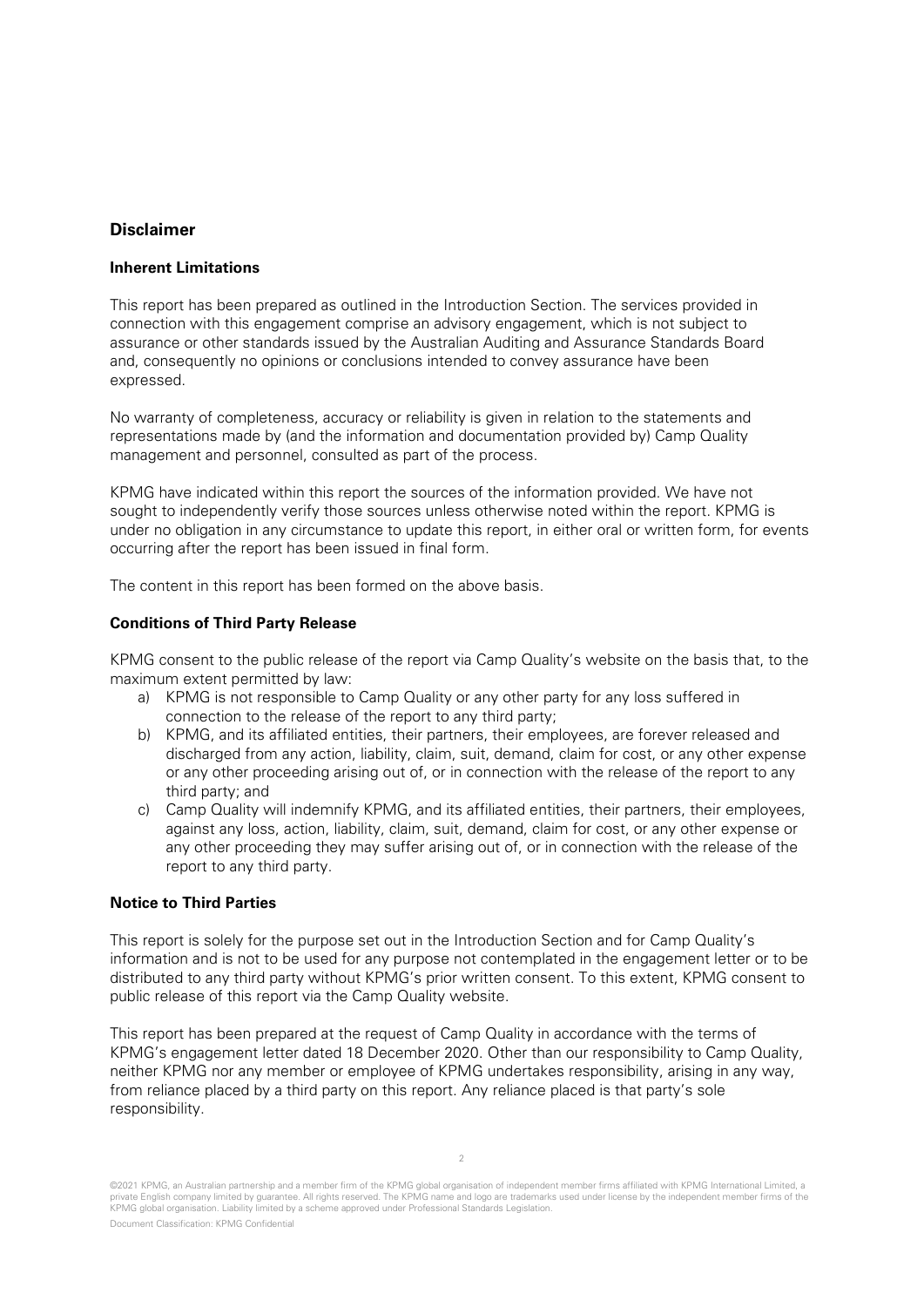## Executive Summary

## Camp Quality's Family Camp and Kids' Camp programs provide significant benefits to the families and children who attend.

According to the Australian Childhood Cancer Registry, the incidence of childhood cancer between 2000 to 20[1](#page-2-0)7 have increased by 30%.<sup>1</sup> In 2000, there were 596 recorded incidences of cancer in children under 15 years in Australia, compared to 779 incidences of cancer in [2](#page-2-1)017.<sup>2</sup> In 2020, there were an estimated 870 children facing a childhood cancer diagnosis.<sup>[3](#page-2-2)</sup> At the same time, mortality from all childhood cancers has decreased by 13% over the same period.<sup>[4](#page-2-3)</sup>

The increasing number of children both suffering and surviving childhood cancer has caused great demand from families and children for support during and after treatment, as well as when readjusting to life after cancer. Camp Quality offers two camp programs, Family Camps and Kids' Camps. These camps have been specially designed by Camp Quality to help families on this journey, supporting them throughout treatment, after treatment and in the tragic case of bereavement.

The Family Camps are designed for the whole family. These Families have one or more of their children, aged 15 years or younger, who either have or had cancer. In some instances, they may also be in a state of bereavement.<sup>[5](#page-2-4)</sup> Camp activities include a mix of traditional camp activities (such askayaking and games etc), kids only activities and adult only time.

The Kids' Camps are designed only for kids affected by cancer and their siblings aged 4 - 13 years old. Kids' Camps are run based on age, with three different age groups available: the Mini camps (designed for children aged 4-6 years old), the Junior camps (designed for children aged 7-9 years old) and the Middle camps (designed for children aged 10-13 years old). These camps aim to provide a positive experience for children through traditional camp activities which provide a fun, creative outlet to play and learn, and provide respite for their families.<sup>[6](#page-2-5)</sup> Bereved siblings may also attend the Kids' Camps so long as they belong to the appropriate age group.

During 2018 and 2019, Camp Quality ran 79 Family Camps and 51 Kids' Camps for a total of 4,153 family caregivers, children with cancer and their siblings. These camps were run with the assistance of over 1000 volunteers. This report summarises the results of an impact study into Camp Quality's

<span id="page-2-0"></span><sup>1</sup> Australian Childhood Cancer Statistics Online - Cancer Council Queensland (cancerqld.org.au), https://cancerqld.org.au/research/queensland-cancer-statistics/accr/

3

<span id="page-2-1"></span> $<sup>2</sup>$  Ibid.</sup>

<span id="page-2-2"></span><sup>3</sup> https://childrenscancer.canceraustralia.gov.au/about-childrens-cancer/statistics-childrens-cancers

<span id="page-2-3"></span><sup>&</sup>lt;sup>4</sup> Ibid. n. 1 above.

<span id="page-2-4"></span><sup>&</sup>lt;sup>5</sup> Camp Quality Program Logic – Family Camps provided by the General Manager – Programs and Services .<br><sup>6</sup> Camp Quality Program Logic – Kids' Camps provided by the General Manager – Programs and Services .

<span id="page-2-5"></span>

<sup>©2021</sup> KPMG, an Australian partnership and a member firm of the KPMG global organisation of independent member firms affiliated with KPMG International Limited, a private English company limited by guarantee. All rights reserved. The KPMG name and logo are trademarks used under license by the independent member firms of the KPMG global organisation. Liability limited by a scheme approved under Professional Standards Legislation.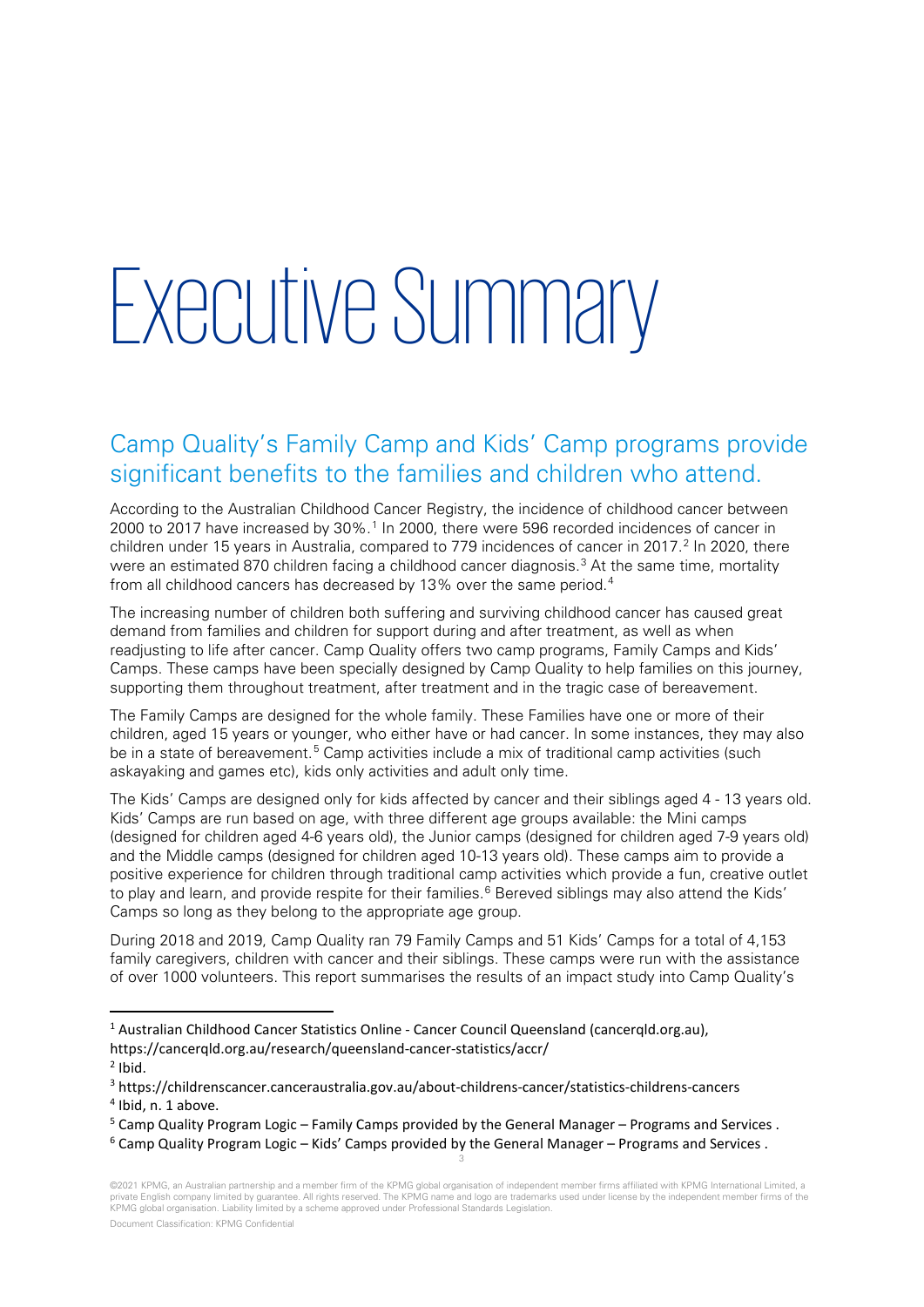Family and Kids' Camps during this period. This research centres on two surveys issued during 2021, one which which asked families to reflect on their camp experiences and the key benefits of these programs during 2018 and 2019, and another targeting volunteers experiences. This report focuses on the impact of the camps on the families and kids who attended. For the results of the volunteer survey, please refer to the Volunteer Impact Report.

Delivery of these camps involves not only significant funding, but over 1,000 volunteers. For a Kids' Camp there is roughly two volunteers for every one child. Between six to eight volunteers attend each Family Camp, assisting an average camp size of 32 kids and their family members. These volunteers contributed approximately one hundred and forty four thousand hours during 2018 and 2019, valued at \$1.5 million at the average Australian wage. This ensures every child who attends the camp receives appropriate adult supervision and support, which provides the children's parents and primary carers with a short break from caring duties.

## Camp Quality's purpose

Camp Quality's purpose is to give kids impacted by cancer the chance to be kids again in as safe, fun and supportive environment. Camp Quality's services and programs support children aged 15 years or younger, who are dealing with their own cancer diagnosis, or the diagnosis of someone they love, such as a parent, primary carer or sibling.

Camp Quality positively changes the cancer experience for children through entertaining, play-based education and recreation programs that strengthen mental wellbeing and improve the quality of life for kids facing cancer and their families: in hospital, online, at school and away from it all on camps and at retreats.

"Neuroblastoma robbed both my kids a whole year of their young lives (a year of hospital time for my youngest and a year of missing his mum for my eldest). Camp Quality gives back some quality time that, although doesn't make up for our experiences in 2010-11, reminds my kids that with support and kindness you can get through anything."

– Family whose kids attended the Kids' Camps

©2021 KPMG, an Australian partnership and a member firm of the KPMG global organisation of independent member firms affiliated with KPMG International Limited, a private English company limited by guarantee. All rights reserved. The KPMG name and logo are trademarks used under license by the independent member firms of the KPMG global organisation. Liability limited by a scheme approved under Professional Standards Legislation.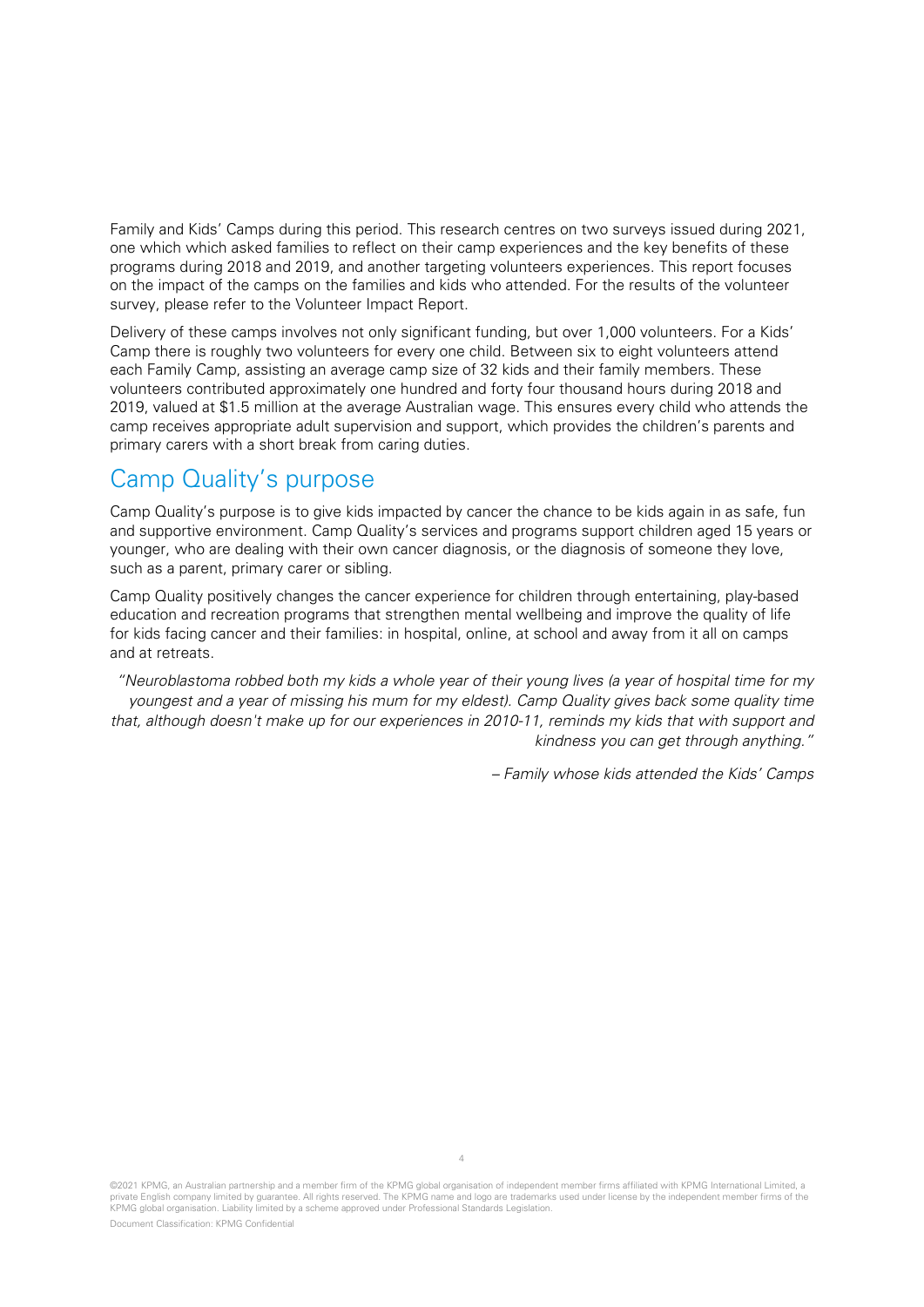## **Results**

The feedback from families who took part in the Camp Quality Family Camps and Kids' Camps was extremely positive. Parents and primary carers felt the camps were a valuable opportunity to reconnect as a family and build positive memories following, or during, treatment for cancer. They valued the ability to provide their children and families with a camp experience, whilst also receiving support and having a break from everyday challenges. Camps provided normalcy and an opportunity to have a break from thinking about cancer, a break from everyday challenges and the opportunity to experience fun camp activities in a supportive and safe environment.



#### <span id="page-4-0"></span>**Figure 1 – Parents and primary carers rating of their experience[7](#page-4-1)**

In [Figure 1,](#page-4-0) parents and primary carers were asked to rank the value of their own experiences at camp. The most valuable experience was the time spent with family to build positive memories (96% of respondents ranked this as very valuable). Parents and primary carers reported the camps provided a chance to be together as a family and experience normal family life away from cancer.

## *"We are very grateful to Camp Quality for the wonderful opportunities to be able to attend the camps. It helped us to forget the hospital and gave us a bit of normalcy amidst staying at the hospital."*

*– Family who attended both the Family Camps and Kids' Camps* 

<span id="page-4-1"></span><sup>5</sup> <sup>7</sup> Families were asked to rank how valuable (on a five-point scale from not valuable to very valuable) the Camp Quality experience was on the six criteria identified above. For detailed results, see [Table 7.](#page-18-0)

<sup>©2021</sup> KPMG, an Australian partnership and a member firm of the KPMG global organisation of independent member firms affiliated with KPMG International Limited, a private English company limited by guarantee. All rights reserved. The KPMG name and logo are trademarks used under license by the independent member firms of the KPMG global organisation. Liability limited by a scheme approved under Professional Standards Legislation.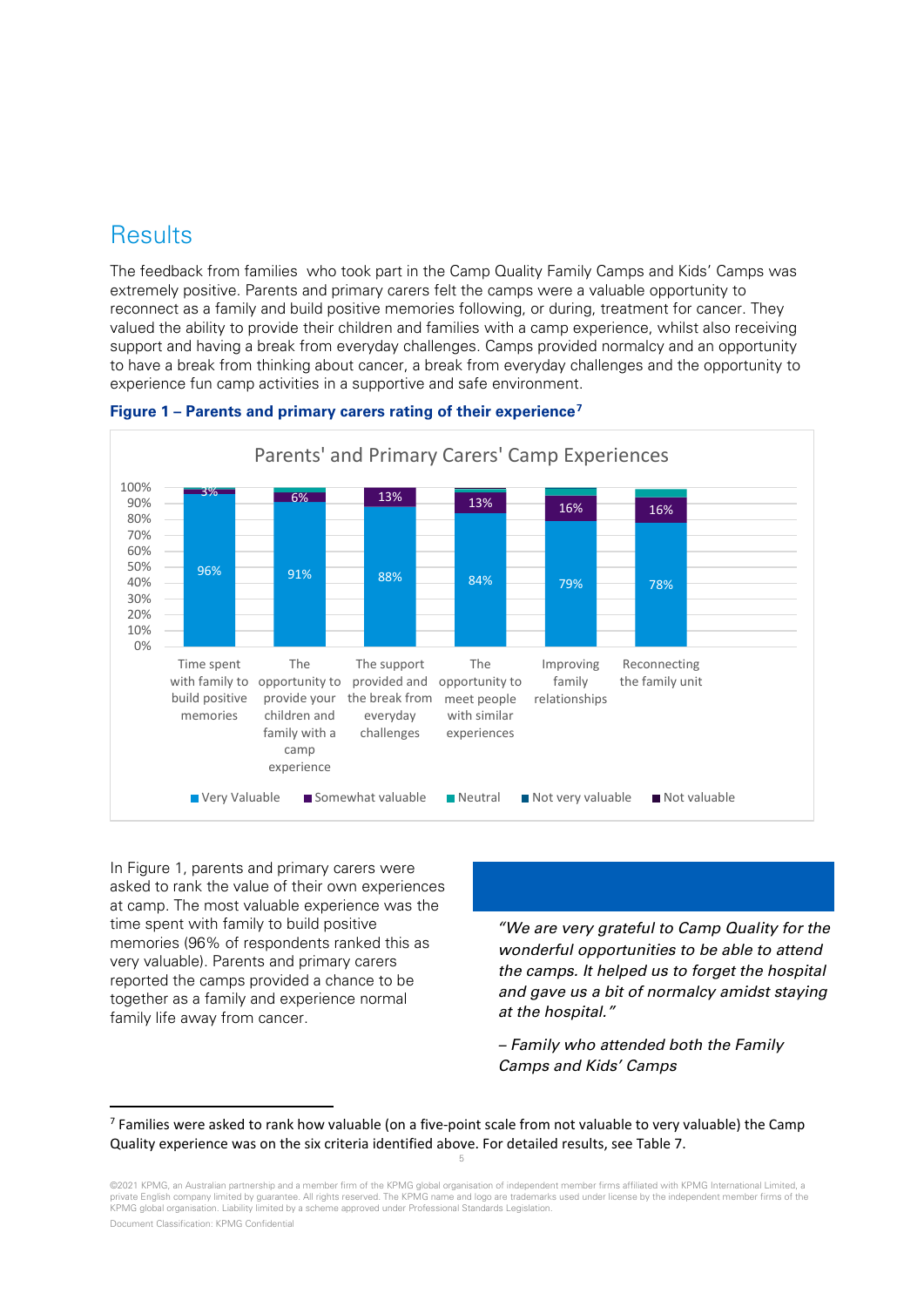

## <span id="page-5-0"></span>**Figure 2 – Percent of kids rating their experience as very valuable[8](#page-5-1)**

For the children attending camps, the most valuable experiences, shown in [Figure 2,](#page-5-0) were the chance to do fun, exciting and different activities, with 89% of respondents ranking this as very valuable. Kids valued the opportunity to attend a camp and take part in 'normal' camp activities and saw their selfconfidence improve following camp attendance (85%). They were able to get back to just being kids again, and take a break from cancer. At the same time, they were able to spend time with other children who had similar experiences with their own, or their sibling's, cancer (77%), while being in an environment where they received plenty of adult support and encouragement, with many leaving camps having formed ongoing and lasting friendships. Improvements to children's self-confidence and reductions to anxiety were also very valuable elements of the camp for 77% and 67% of respondents respectively.

Siblings recorded a 22% decrease in loneliness following camp. While for patients and parents and primary caregivers, loneliness decreased by 14% following the camps.

For both parents and primary caregivers and children attending the camp, the camps were a vauable opportunity to build relationships with people who had similar experiences relating to cancer (84% of parents and primary caregivers and 77% of children). Parents and primary carers and children were all likely to experience decreased loneliness following the camps. The largest impact on loneliness was noted in the sibling group where there was a 22% decrease in

<span id="page-5-1"></span><sup>&</sup>lt;sup>8</sup> Families were asked to rank how valuable (using a five-point scale from not valuable to very valuable) the Camp Quality experience was on behalf of their children on the five criteria identified above. For detailed results, see [Table 6.](#page-17-0)

<sup>©2021</sup> KPMG, an Australian partnership and a member firm of the KPMG global organisation of independent member firms affiliated with KPMG International Limited, a private English company limited by guarantee. All rights reserved. The KPMG name and logo are trademarks used under license by the independent member firms of the KPMG global organisation. Liability limited by a scheme approved under Professional Standards Legislation.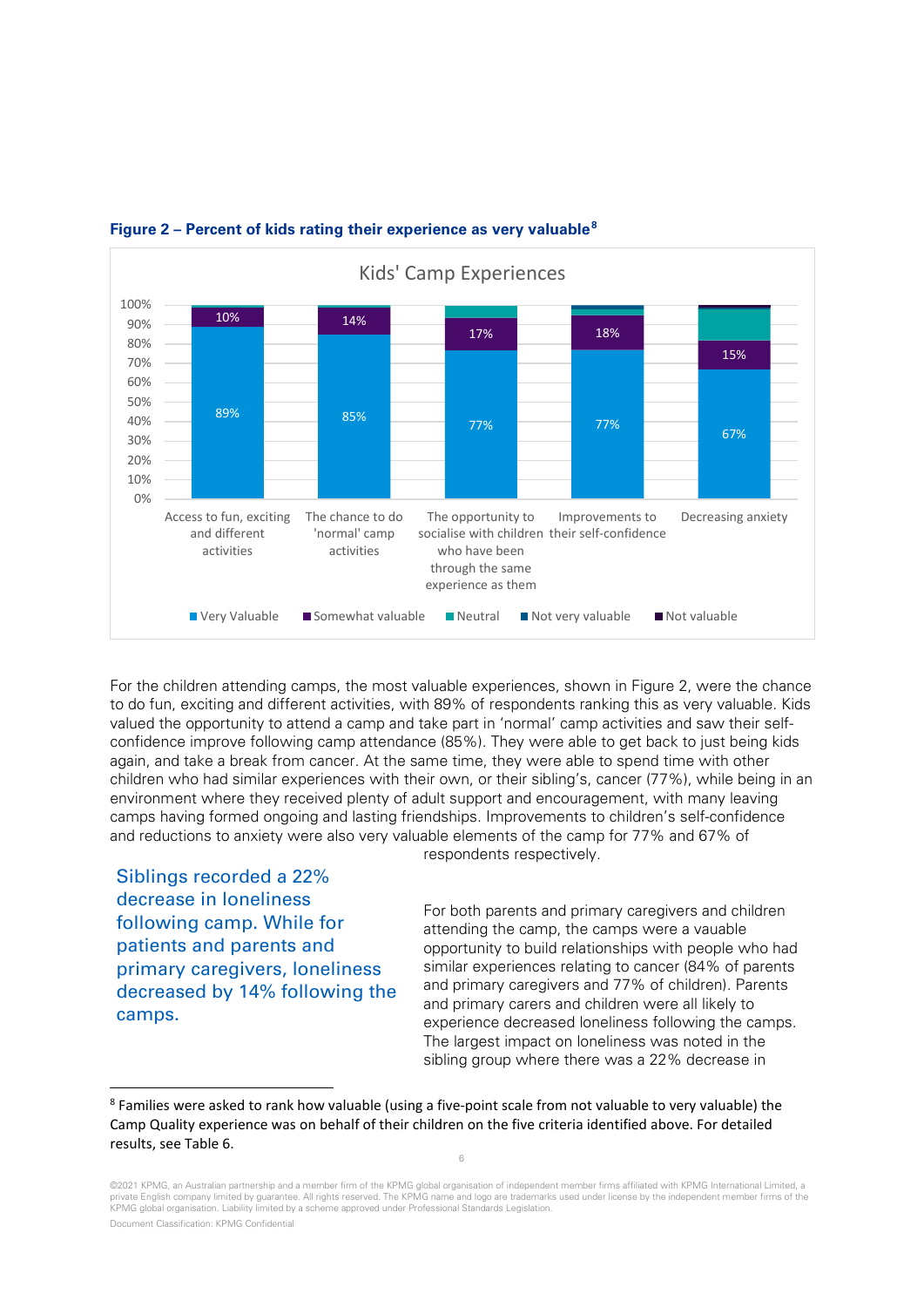loneliness following camps. For parents and primary caregivers and patients, loneliness decreased by 14% following camps.

This is also reflected in the ongoing nature of the relationships formed on camp. 66% of children have stayed in contact with other children from the camp, while 43% of parents and primary caregivers have stayed in contact with another family.



### **Figure 3 – Decrease in loneliness**

©2021 KPMG, an Australian partnership and a member firm of the KPMG global organisation of independent member firms affiliated with KPMG International Limited, a<br>private English company limited by guarantee. All rights res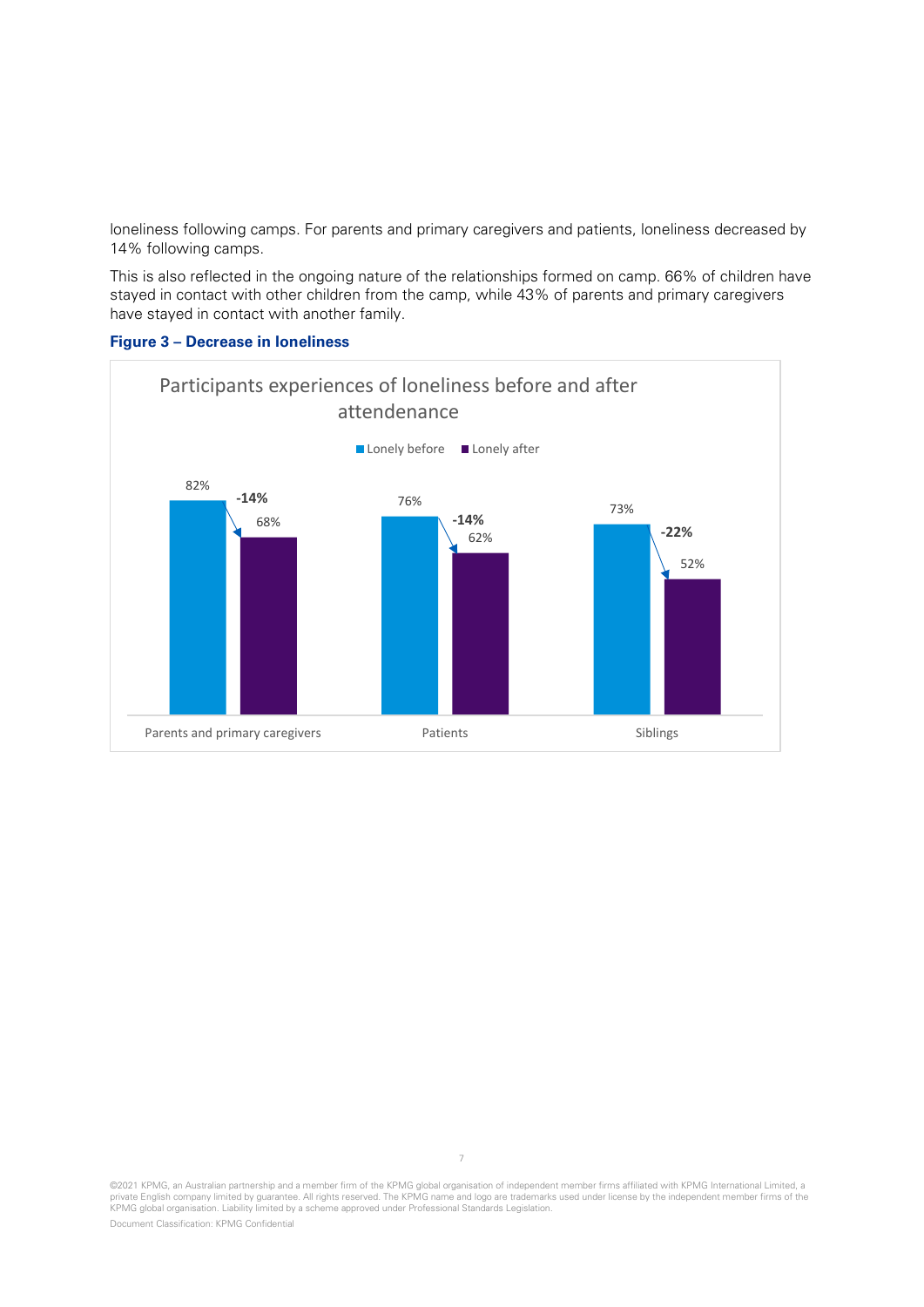Family relationships improved as a result of attending camps. Families ranked their cohesion (emotional bonding) and adaptability (ability to change roles and relationships in response to stress) as having improved following camp.

There was a 15% increase in the family cohesion and adaptability score after attending camp [\(Figure 4\)](#page-7-0), with the average score moving from 5.5 out of 8, to 6.3 out of 8. This indicates that overall, family relationships, measured by cohesion and adaptability, improved significantly following camp.

#### <span id="page-7-0"></span>**Figure 4 – Improvement in family relationships**

*"The impact is powerful. The happiness it brings to the entire family especially the children is priceless. Without these camps, it would have felt so lonely and sad and depressing to have gone through the cancer journey. To not be able to relate to anyone."*

*– Family who attended both the Family Camps and Kids' Camps*



<sup>©2021</sup> KPMG, an Australian partnership and a member firm of the KPMG global organisation of independent member firms affiliated with KPMG International Limited, a<br>private English company limited by guarantee. All rights res KPMG global organisation. Liability limited by a scheme approved under Professional Standards Legislation.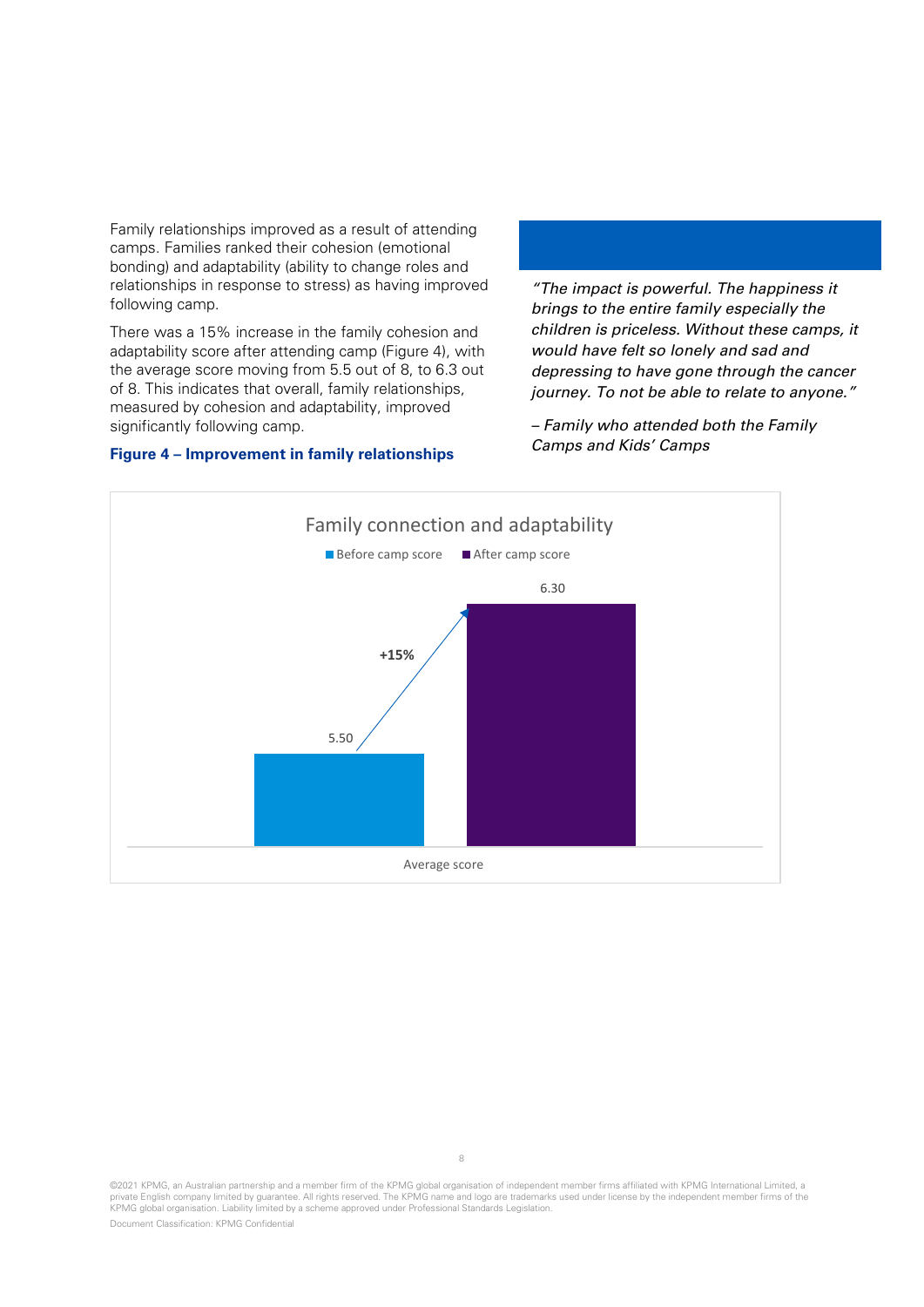## 1 Introduction

## Scope and Purpose

The report provides insight into the outcomes and impacts of Camp Quality's Family and Kids' Camps (camps) programs from 1 January 2018 – 30 December 2019.

Camp Quality exists to ensure Australian children going through the trauma of cancer treatment, or dealing with a loved one's cancer experience, don't miss out on the fun, connection and positivity of childhood. By supporting the whole family at every step of this difficult time, Camp Quality helps families stay connected, build powerful networks around them and create lasting, positive memories. Camp Quality provides essential services through every stage of the cancer experience from diagnosis, through treatment to remission. They also provides respite for people with more challenging circumstances, as well as palliative care and support in tragic case of bereavement.

CQ's camps programs during 2018 and 2019 primarily focused on two camp types: Family Camps and Kids' Camp.

Family Camps are designed for families with a child aged 15 years or younger who has been diagnosed with cancer, or have a parent or primary carer undergoing cancer treatment. Families may be eligible to attend camps when one or more of their children under 15 years has had cancer or if the family is in a state of bereavement.

The camp aims to provide an opportunity for families to relax and reconnect as a family and join a supportive community with similar experiences. The camp includes a range of traditional camp activities to participate in as a family, kids only activities, and parent only time.

Kids' Camps are designed for kids affected by cancer and their siblings aged 4-13 years old. The camps are separated into three sub-camps based on age group: Mini camp (4-6-year olds); Junior camps (7-9-year olds); and the Middle camps (10-13-year olds). These camps aim to provide a positive experience for children and respite for their families. These camps include traditional camp activities, and participation in excursions. The core focus of the camps is to encourage the kids and provide them with confidence, resilience and optimism through activities.

KPMG was engaged by CQ in December 2020 to conduct an evaluation for the camp programs. The aim was to articulate and understand the impact of the camps on the children, siblings, parents and primary carers affected by cancer who took part in the programs during 2018 and 2019. Throughout this report, we refer to children who have / had cancer as patients. Siblings of these children who had/have cancer are referred to as *siblings*. Their parents and primary caregivers are referred to as parents and primary caregivers. When grouped together, we refer to this group as participants.

<sup>©2021</sup> KPMG, an Australian partnership and a member firm of the KPMG global organisation of independent member firms affiliated with KPMG International Limited, a private English company limited by guarantee. All rights reserved. The KPMG name and logo are trademarks used under license by the independent member firms of the KPMG global organisation. Liability limited by a scheme approved under Professional Standards Legislation.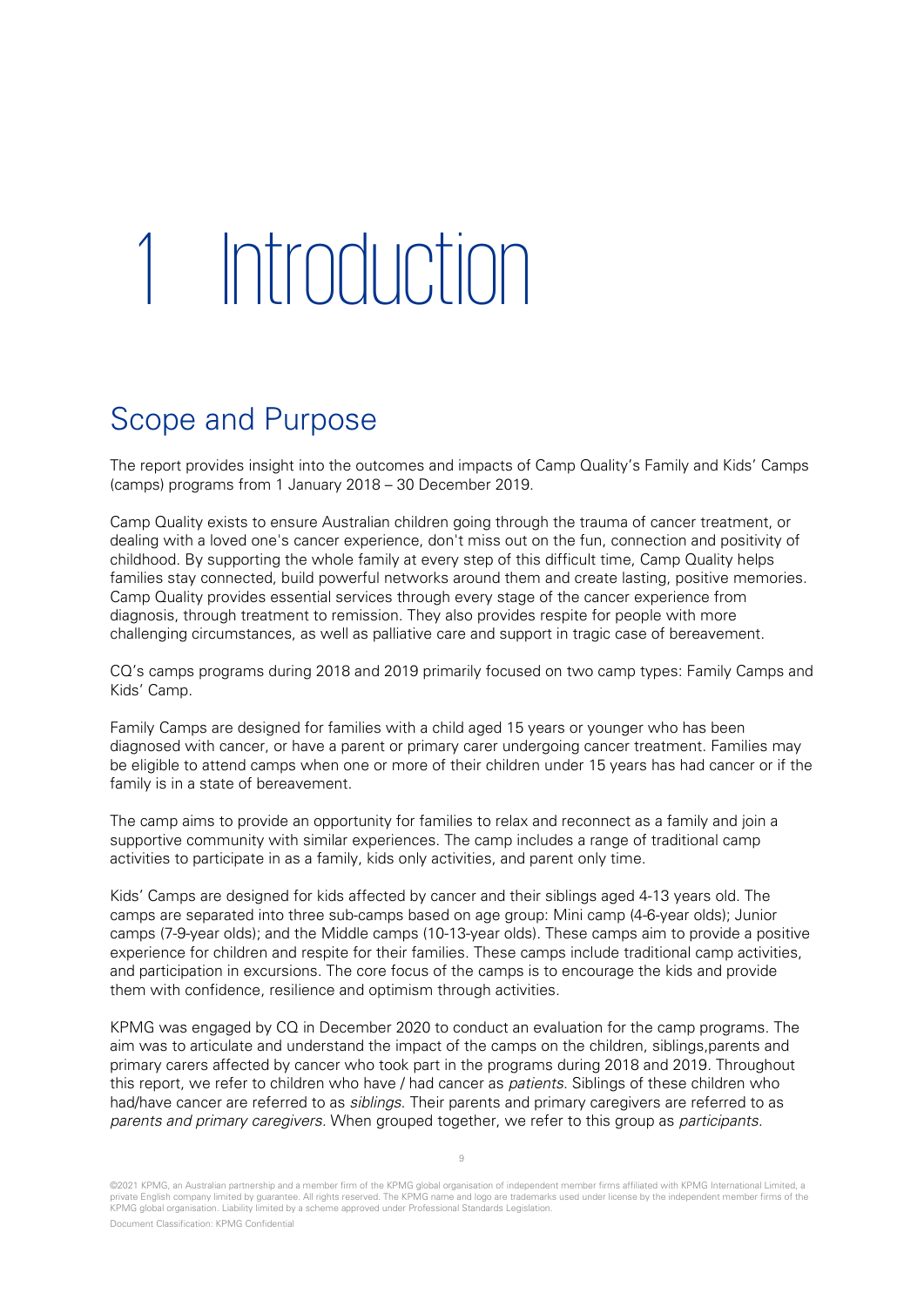During 2018 and 2019, camps for kids impacted by primary carers cancer (KICCs) were being piloted in WA only. Two camps for this group were run in 2019, so for the purposes of this assessment, this stakeholder group was not included.

During 2018 and 2019, Camp Quality delivered 79 Family Camps and 51 Kids' Camps to a total of 4,153 unique individual participants. Of this total, there were 1,075 patients, 1,775 siblings and 1,303 parents and primary caregivers [\(Table 1\)](#page-9-0). Most attended between one and two camps during the period [\(Table 2\)](#page-9-1). These camps focused on children living with cancer and their family members, including siblings and family caregivers.

CQ have since commenced expanding the camps offering to KICC (Kids Impacted by a Carers Cancer) families. Since CQ had only just began to pilot KICC Camps in 2019 this group was not included for the purpose of this analysis.

#### <span id="page-9-0"></span>**Table 1 - Number of stakeholders who accessed the camps in 2018 and 2019 (Australia wide)[9](#page-9-2)**

|                                       | 2018-2019 |
|---------------------------------------|-----------|
| <b>Parents and Primary Caregivers</b> | 1,303     |
| <b>Patients</b>                       | 1.075     |
| <b>Siblings</b>                       | 1.775     |

#### <span id="page-9-1"></span>**Table 2 - Number of camp attendances**

| <b>Stakeholder</b>                    | Number of camps attended |                |              |          |     |                       |
|---------------------------------------|--------------------------|----------------|--------------|----------|-----|-----------------------|
|                                       |                          | $\overline{2}$ | $\mathbf{3}$ | $\sim$ 4 | 5 6 | - Total               |
| <b>Parents and Primary Caregivers</b> | 999                      | 243            | 54           |          |     | 7 0 0 1.303           |
| <b>Patients</b>                       | 572                      |                |              |          |     | 345 121 27 8 2 1,075  |
| <b>Siblings</b>                       | 1.068                    |                |              |          |     | 480 173 41 12 1 1.775 |
| <b>Total</b>                          | 2,639                    | 1,068          | 348 75 20 3  |          |     | 4.153                 |

<span id="page-9-2"></span><sup>9</sup> Statistics provided by Camp Quality's National Family Program Manager, from an extract of the customer management system. Stakeholders include patients, siblings and parents and primary caregivers.

10

<sup>©2021</sup> KPMG, an Australian partnership and a member firm of the KPMG global organisation of independent member firms affiliated with KPMG International Limited, a private English company limited by guarantee. All rights reserved. The KPMG name and logo are trademarks used under license by the independent member firms of the KPMG global organisation. Liability limited by a scheme approved under Professional Standards Legislation.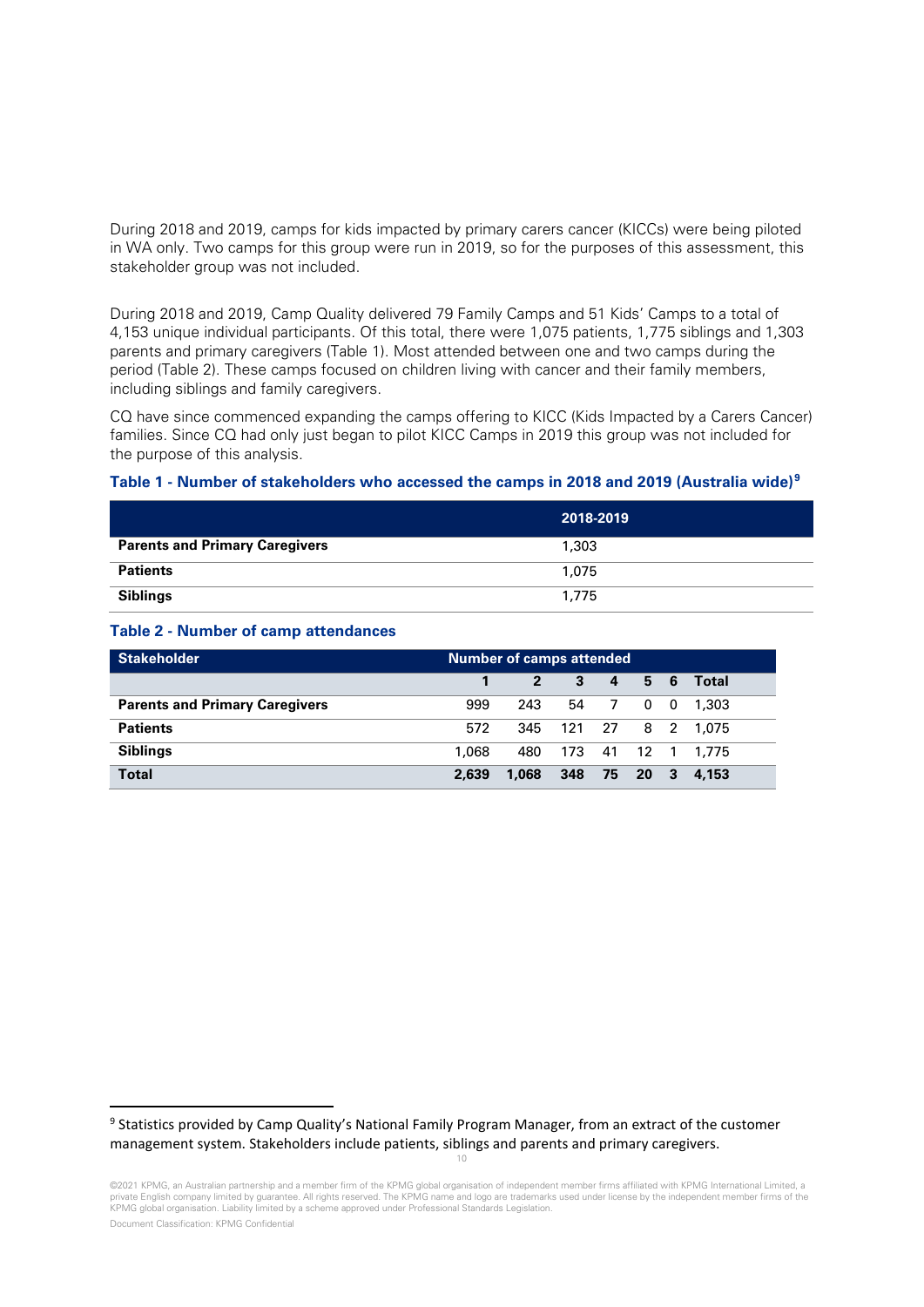## 2 Method

During 2021, a survey was sent to all families who had attended at least one of the Family Camps and/or Kids' Camps during 2018 and 2019 and had children who were patients or siblings.<sup>[10](#page-10-0)</sup> The Family Caregiver Survey garnered 179 complete responses from parents and primary caregivers on behalf of 323 children.<sup>[11](#page-10-1)</sup> A survey was considered complete where the respondent had answered all compulsory questions.

Both quantitative and qualitative analysis techniques were used over the surveys. Quantitative responses are summarised and provided in the Results section.

- **Qualitative information** was captured through a review of the camps documentation, qualitative survey answers, and academic literature. These sources were reviewed to understand how the camps contribute to effective patient, sibling, and family caregiver outcomes. Qualitative responses from the family survey were categorised by themes and analysed using a textual analysis.
- **Quantitative information** was used to identify changes, over time, in response to the camps. The source of qualitative data was a survey issued to families who had participated in the camps during 2018 and 2019.

To help form the basis of the survey questions, KPMG conducted a detailed review of camp documentation, provided by the Camp Quality team. Program documentation included previous surveys, program logic, previous research projects and program reviews. This information was then used to inform a theory of change, documented below, on the camp programs for each stakeholder group.

11

<span id="page-10-0"></span><sup>&</sup>lt;sup>10</sup> As the KICCs programs were only piloted during 2019, they were excluded for the purposes of the survey. These camps were first piloted with two camps run in Western Australia, in 2019.

<span id="page-10-1"></span><sup>&</sup>lt;sup>11</sup> Survey responses were cleansed to remove partial responses. Respondents who did not fit in the target population (eg. a primary carer with cancer) were also removed from the analysis.

<sup>©2021</sup> KPMG, an Australian partnership and a member firm of the KPMG global organisation of independent member firms affiliated with KPMG International Limited, a private English company limited by guarantee. All rights reserved. The KPMG name and logo are trademarks used under license by the independent member firms of the KPMG global organisation. Liability limited by a scheme approved under Professional Standards Legislation.

Document Classification: KPMG Confidential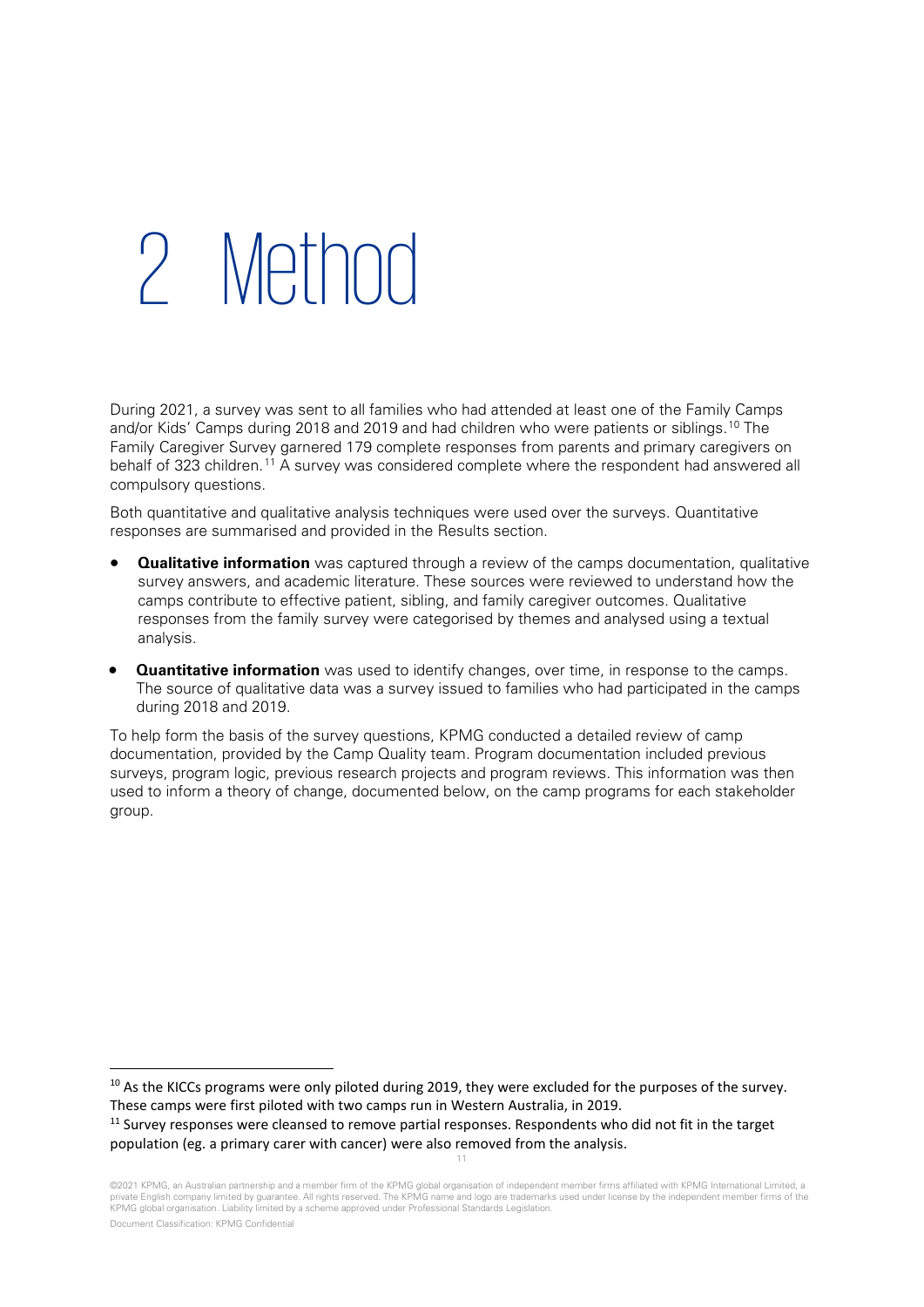## Literature Review

In the last few decades, treatment of childhood cancer has improved dramatically. Survival rates have increased from 65% in the late 1980s to approximately 80% today.<sup>[12](#page-11-0)</sup> In Australia, the incidence of childhood cancer increased by 30% between 2000 and 2017; meanwhile mortality from childhood cancer has decreased by 13%.[13](#page-11-1) As the number of children and families diagnosed with cancer and surviving cancer increases, so does the number of families requiring help either readjusting to life after cancer, or understanding how to cope with the impact it has on their life.

The short-term impacts from a child's cancer treatment can lead to toxicities and poor immune system functioning. In some cases, the physical impact of cancer treatment can reduce a child's selfesteem, for example where disabilities mean they cannot participate in 'normal' activities.[14](#page-11-2) Selfesteem is a crucial element of childhood development, which can protect children from mental distress and enable them to cope better with stressful and difficult life situations. Lack of self-esteem has been linked with school attendance and the presence of psychiatric disorders and depression.<sup>[15](#page-11-3)</sup>

In the long term, children may have permanent sensory defects, such as vision or hearing loss, or neurocognitive effects resulting from their treatment.<sup>[16](#page-11-4)</sup> These impacts not only affect the child's current quality of life, but may also impact them later in life, such as in professional life, financial independence and relationships.[17](#page-11-5)

## **Social implications for the child who had/has cancer**

Beyond the physical impacts of cancer, survivors of childhood cancer report higher levels of family attachment and therefore less independence and more reliance on their parents or caregiver.  $18$  They are also likely to be more anxious and socially introverted.[19](#page-11-7) This results in children with cancer finding it harder to make close friends or lack confidence in social situations such as school. In one study, 19% of cancer survivors were shown to have

19% of cancer survivors had no close friends (compared with 8% of the control group) and were less likely to use friends as their confidants.

12

<span id="page-11-0"></span><sup>12</sup> Peikert, M.L., Inhestern, L., Krauth, K.A., Escherich, G., Rutkowski, S., Kandels, D. and Bergelt, C., 2020. Returning to daily life: a qualitative interview study on parents of childhood cancer survivors in Germany. BMJ open, 10(3), p.e033730.

<span id="page-11-1"></span><sup>&</sup>lt;sup>13</sup> Australian Childhood Cancer Statistics Online - Cancer Council Queensland (cancergld.org.au),

https://cancerqld.org.au/research/queensland-cancer-statistics/accr/

<span id="page-11-2"></span><sup>&</sup>lt;sup>14</sup> Yilmaz, M.C., Sari, H.Y., Cetingul, N., Kantar, M., Erermis, S. and Aksoylar, S., 2014. Determination of schoolrelated problems in children treated for cancer. The Journal of School Nursing, 30(5), pp.376-384.

<span id="page-11-3"></span><sup>15</sup> Hosogi, M., Okada, A., Fujii, C., Noguchi, K. and Watanabe, K., 2012. Importance and usefulness of evaluating self-esteem in children. BioPsychoSocial medicine, 6(1), pp.1-6.

<span id="page-11-6"></span><span id="page-11-5"></span>

<span id="page-11-4"></span><sup>&</sup>lt;sup>16</sup> Ibid n.14 above.<br><sup>17</sup> Ibid n.14 above.<br><sup>18</sup> Ibid n.15 above.<br><sup>19</sup> Ibid n.15 above.

<span id="page-11-7"></span>

<sup>©2021</sup> KPMG, an Australian partnership and a member firm of the KPMG global organisation of independent member firms affiliated with KPMG International Limited, a private English company limited by guarantee. All rights reserved. The KPMG name and logo are trademarks used under license by the independent member firms of the KPMG global organisation. Liability limited by a scheme approved under Professional Standards Legislation.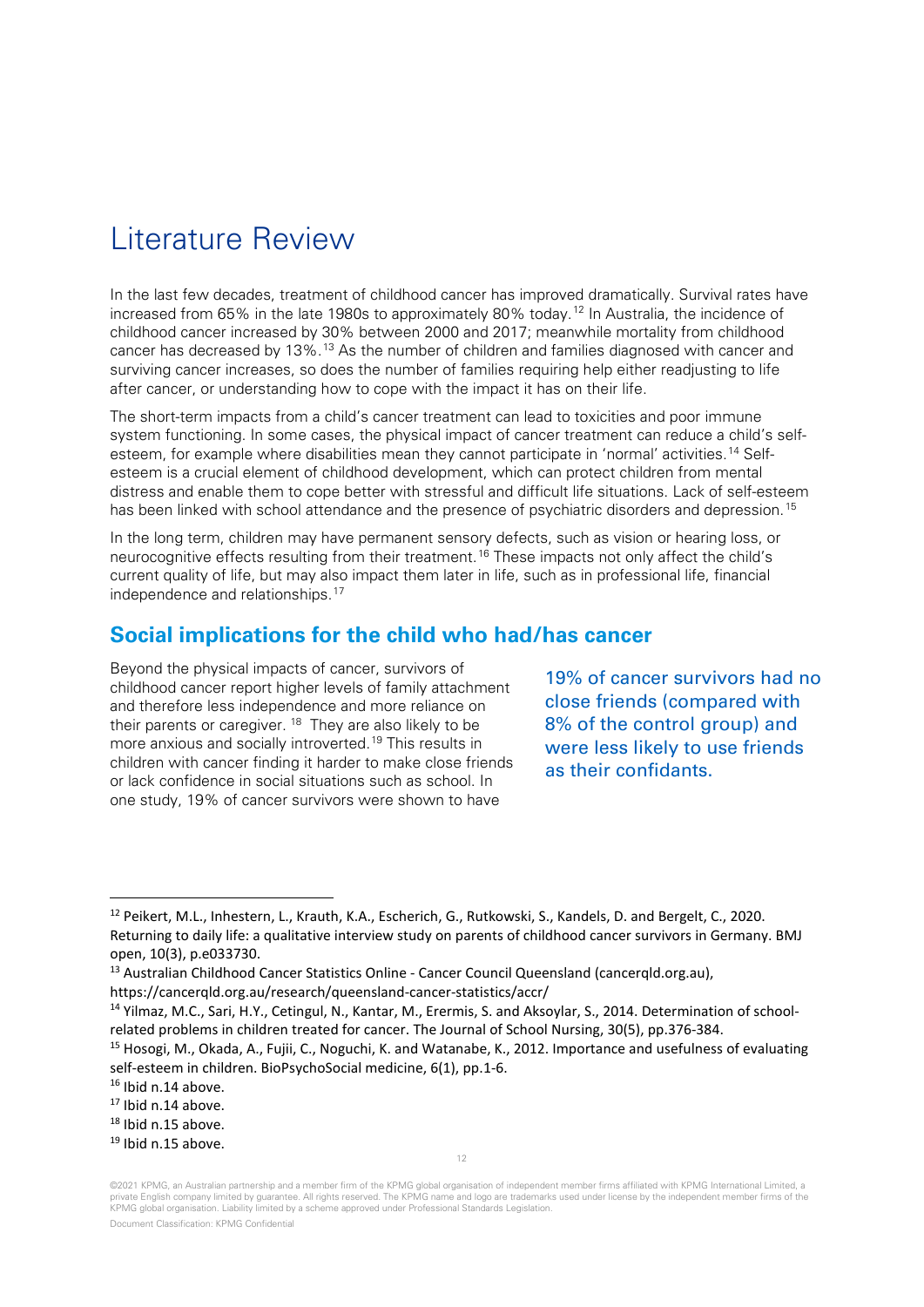no close friends (compared to the control of 8%) and were less likely to use friends as their confidants.[20](#page-12-0)

Lack of social connection and absence of social relationships is a significant risk factor for mortality and morbidity, particularly as the population ages.<sup>[21](#page-12-1)</sup> Loneliness has been shown to impair functioning, sleep, mental and physical health. People who are more socially connected tend to show better resilience to hardship.<sup>[22](#page-12-2)</sup> Moreover, they show better health patterns and behaviour including regular exercise, consuming a balanced diet and following medical and heath advice.<sup>[23](#page-12-3)</sup>

## **Siblings' experience**

Siblings of children with cancer report reduced parental attention, missing parents when their sibling is in treatment, jealousy, anger, loneliness, loss of a family way of life, worry and guilt. A study by Neville et al (2006) interviewed siblings of children with cancer in a group setting.<sup>[24](#page-12-4)</sup> This revealed that siblings tend to experience personal losses from not being able to participate in activities that they used to, prior to the cancer diagnosis of their sibling. They also felt excluded from the cancer experience and didn't fully understand what their sibling was experiencing. Feeling excluded from family life, or distance from family was also a common feature in these children's experiences.

Within some siblings, Neville et al (2006) noted that this manifested in frustration toward their ill sibling, who they felt got more attention and interest than they did. At the same time, they may feel guilt or empathy towards their ill sibling. Siblings described a feeling of not wanting to burden their parents with personal struggles. They did not want to bring up personal issues to avoid upsetting their parents leading to personal issues building up.

## **Family disruption and fragmentation**

Childhood cancer also has documented impacts on parents and primary carers. During the treatment of cancer, family structures are frequently disrupted due to one parent caring for the ill child through hospital stays for treatment. After their child has finished treatment for cancer, parents may struggle with reintegration into daily life, struggle with greater stress and anxiety and experience negative

13

<span id="page-12-0"></span><sup>&</sup>lt;sup>20</sup> Barrera, M., Shaw, A.K., Speechley, K.N., Maunsell, E. and Pogany, L., 2005. Educational and social late effects of childhood cancer and related clinical, personal, and familial characteristics. Cancer, 104(8), pp.1751-1760.

<span id="page-12-1"></span><sup>&</sup>lt;sup>21</sup> Cacioppo, J.T. and Cacioppo, S., 2014. Social relationships and health: The toxic effects of perceived social isolation. Social and personality psychology compass, 8(2), pp.58-72.

<span id="page-12-2"></span> $^{22}$  Richards, L., 2016. For whom money matters less: social connectedness as a resilience resource in the UK. Social indicators research, 125(2), pp.509-535.

<span id="page-12-3"></span><sup>&</sup>lt;sup>23</sup> Umberson, D. and Karas Montez, J., 2010. Social relationships and health: A flashpoint for health policy. Journal of health and social behavior, 51, pp.S54-S66.

<span id="page-12-4"></span> $24$  Neville, A., Hancock, K. and Rokeach, A., 2016, September. The emotional experience and perceived changes in siblings of children with cancer reported during a group intervention. In Oncology nursing forum (Vol. 43, No. 5, p. E188). Oncology Nursing Society.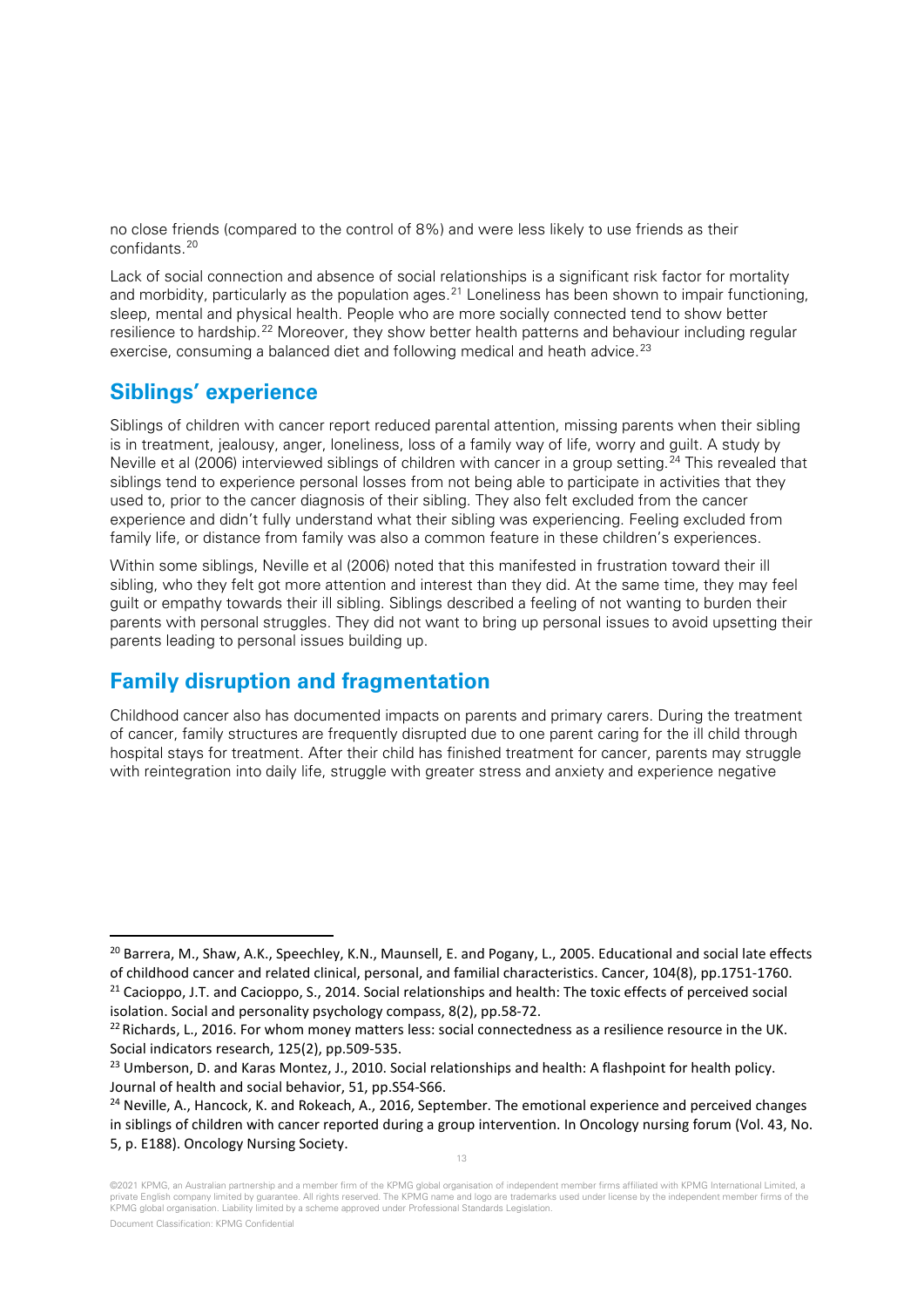effects on family functioning.<sup>[25](#page-13-0)</sup>, <sup>26</sup>, <sup>[27](#page-13-2)</sup> Psychological problems reported by parents include uncertainty, fear of losing their child and unhappiness.<sup>[28](#page-13-3)</sup>

Parents document changing work hours compared to before the disease, for example, mothers surveyed in Peirkert et al (2020) reported appreciating flexible working arrangements and support from their employers as their children with cancer required additional support or health care. <sup>[29](#page-13-4)</sup> Changing work hours, in addition to the financial strain of cancer treatment itself can put a strain on family finances in the period following treatment.<sup>30</sup>,<sup>[31](#page-13-6)</sup> Furthermore, parents document feeling socially isolated in both the cancer treatment and the period following treatment.<sup>[32](#page-13-7)</sup>

## **Positive effects of camps**

Previous studies on the impact of childhood camps on siblings and children who have / had cancer, found significant positive effects from attending camps.<sup>[33](#page-13-8)</sup>,<sup>[34](#page-13-9)</sup> Packman et al (2004) followed the impacts of Camp Okizu Siblings camp, a camp which includes siblings only. The camp includes a facilitated discussion among the siblings where they can share their family situations and share tips on coping. Siblings also had support from camp counsellors who provide consistent, positive feedback and are specially trained in techniques for recognising and reinforcing positive behaviours. The study found that the sibling's post-traumatic stress disorder (PTSD) severity scores and anxiety scores, significantly reduced following the camp. Further to this, their quality of life and self-esteem scores also significantly improved.

Wu et al (2016)'s cross-sectional study of cancer camps found that both siblings and patients, regardless of demographic type and camp factors (eg. camp involving siblings only, patients only, or both), benefit from the camps. Campers who had attended multiple camps tended to show higher results, however, the difference was small. In other instances, participating in camps has been shown

<span id="page-13-1"></span><span id="page-13-0"></span><sup>&</sup>lt;sup>25</sup> Ibid, n.14 above.<br><sup>26</sup> Woźniak, K. and Iżycki, D., 2014. Cancer: a family at risk. Menopause review, 13(4), p.253.

<span id="page-13-2"></span><sup>&</sup>lt;sup>27</sup> Peikert, M.L., Inhestern, L., Krauth, K.A., Escherich, G., Rutkowski, S., Kandels, D. and Bergelt, C., 2020. Returning to daily life: a qualitative interview study on parents of childhood cancer survivors in Germany. BMJ open, 10(3), p.e033730..

<span id="page-13-4"></span><span id="page-13-3"></span> $^{28}$  Ibid n. 24 above.<br> $^{29}$ Ibid n. 26 above.

<span id="page-13-5"></span><sup>&</sup>lt;sup>30</sup> Wakefield, C.E., McLoone, J.K., Evans, N.T., Ellis, S.J. and Cohn, R.J., 2014. It's more than dollars and cents: the impact of childhood cancer on parents' occupational and financial health. Journal of psychosocial oncology, 32(5), pp.602-621.

<span id="page-13-6"></span><sup>&</sup>lt;sup>31</sup> Hosoda, T., 2014. The impact of childhood cancer on family functioning: a review. Graduate Student Journal of Psychology, 15, pp.18-30.

<span id="page-13-7"></span><sup>32</sup> Ibid n. 27 above.

<span id="page-13-8"></span><sup>&</sup>lt;sup>33</sup> Packman, W., Fine, J., Chesterman, B., vanzutphen, K., Golan, R. and Amylon, M., 2004. Camp Okizu: Preliminary investigation of a psychological intervention for siblings of pediatric cancer patients. Children's

<span id="page-13-9"></span><sup>14</sup> Health Care, 33(3), pp.201-215.<br><sup>34</sup>Wu, Y.P., McPhail, J., Mooney, R., Martiniuk, A. and Amylon, M.D., 2016. A multisite evaluation of summer camps for children with cancer and their siblings. Journal of psychosocial oncology, 34(6), pp.449-459.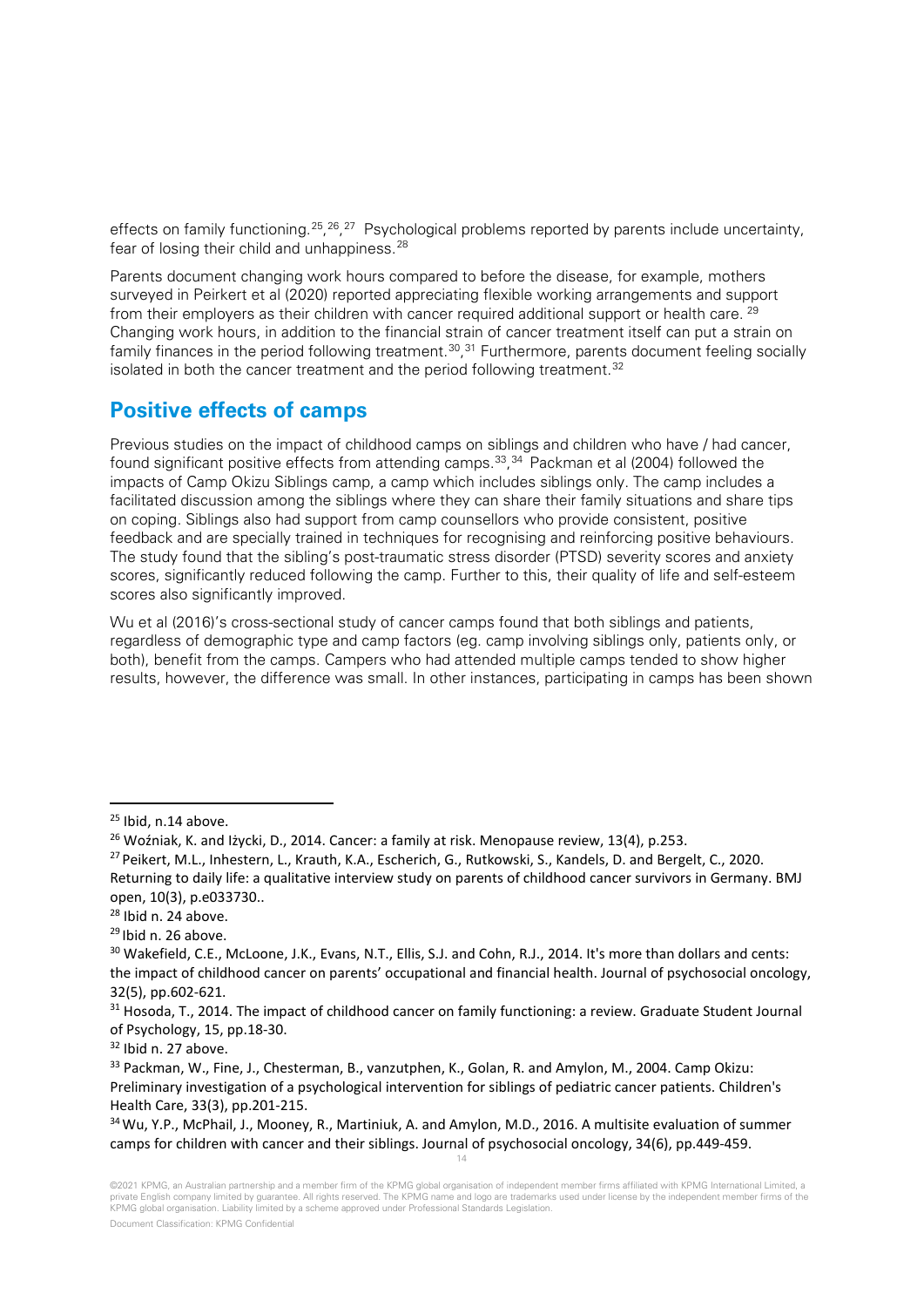to improve social health, enhance constructions of self, improve quality of life, sense of normalcy and attitude.[35](#page-14-0)

For families and the parents of patients, camps provide respite and relief from the physical and mental strains of caring.<sup>[36](#page-14-1)</sup> Parents may feel that they have improved perceptions of their child, reduced stress and support from the camp environment.

## Limitations and Assumptions

KPMG were engaged by CQ to support its assessment of the impact of the camps over 1 January 2018 – 31 December 2019. Where relevant, sources and key assumptions are described in this report. However, we have not performed any procedures to verify or substantiate the accuracy or completeness of data contained within:

- statements and representations made by CQ personnel; or
- the information, data and assertions (including any accounting, tax, legal, regulatory or commercial assumptions) provided by CQ personnel and used in the report.

The 2018 and 2019 period were chosen due to the disruption to CQ's camps that occurred as a result of Covid-19 in 2020. This meant that very few camps were run during this period. Camps recommenced in limited States in October 2020.

As the survey was not compulsory for CQ families, each respondent chose to complete it themselves. It is possible, as a result, there is selection bias within the sample. We have assumed that the sample of families and volunteers represents the entire population of 683 families.<sup>[37](#page-14-2)</sup>

As the survey was commissioned in 2020 and sent in 2021, the survey was asking individuals to recall an impact from a distance of time ago. As time passes, memories may reduce and therefore the responses to the survey are likely best estimates. A survey issued closer to the camp would ensure more accurate responses going forward.

## Survey sample

## **Families**

Respondents to the family survey were majority female and identified as Australian. The following largest groups identified as Asian Australian and European Australian. Most respondents had more than one child, with a majority having either two or three children. During 2018 and 2019, most families noted that their child had recovered from cancer (51%). A smaller number were currently undergoing treatment for cancer (39%) and fewer were in bereavement (3%). Responses in the other

<span id="page-14-0"></span><sup>35</sup> Neville, A.R., Moothathamby, N., Naganathan, M., Huynh, E. and Moola, F.J., 2019. "A place to call our own": The impact of camp experiences on the psychosocial wellbeing of children and youth affected by cancer–A narrative review. Complementary therapies in clinical practice, 36, pp.18-28.

<span id="page-14-1"></span><sup>&</sup>lt;sup>36</sup> Lindsey, B., 2014. Therapeutic Camps and their Impact on the Family of Children with Special Health Care Needs: A Mixed Method Study.

<span id="page-14-2"></span><sup>15</sup> <sup>37</sup> Total number of families and volunteers were provided by Camp Quality's National Family Program Manager for 2018 and 2019, as an extract from the CQ customer management system.

<sup>©2021</sup> KPMG, an Australian partnership and a member firm of the KPMG global organisation of independent member firms affiliated with KPMG International Limited, a private English company limited by guarantee. All rights reserved. The KPMG name and logo are trademarks used under license by the independent member firms of the KPMG global organisation. Liability limited by a scheme approved under Professional Standards Legislation.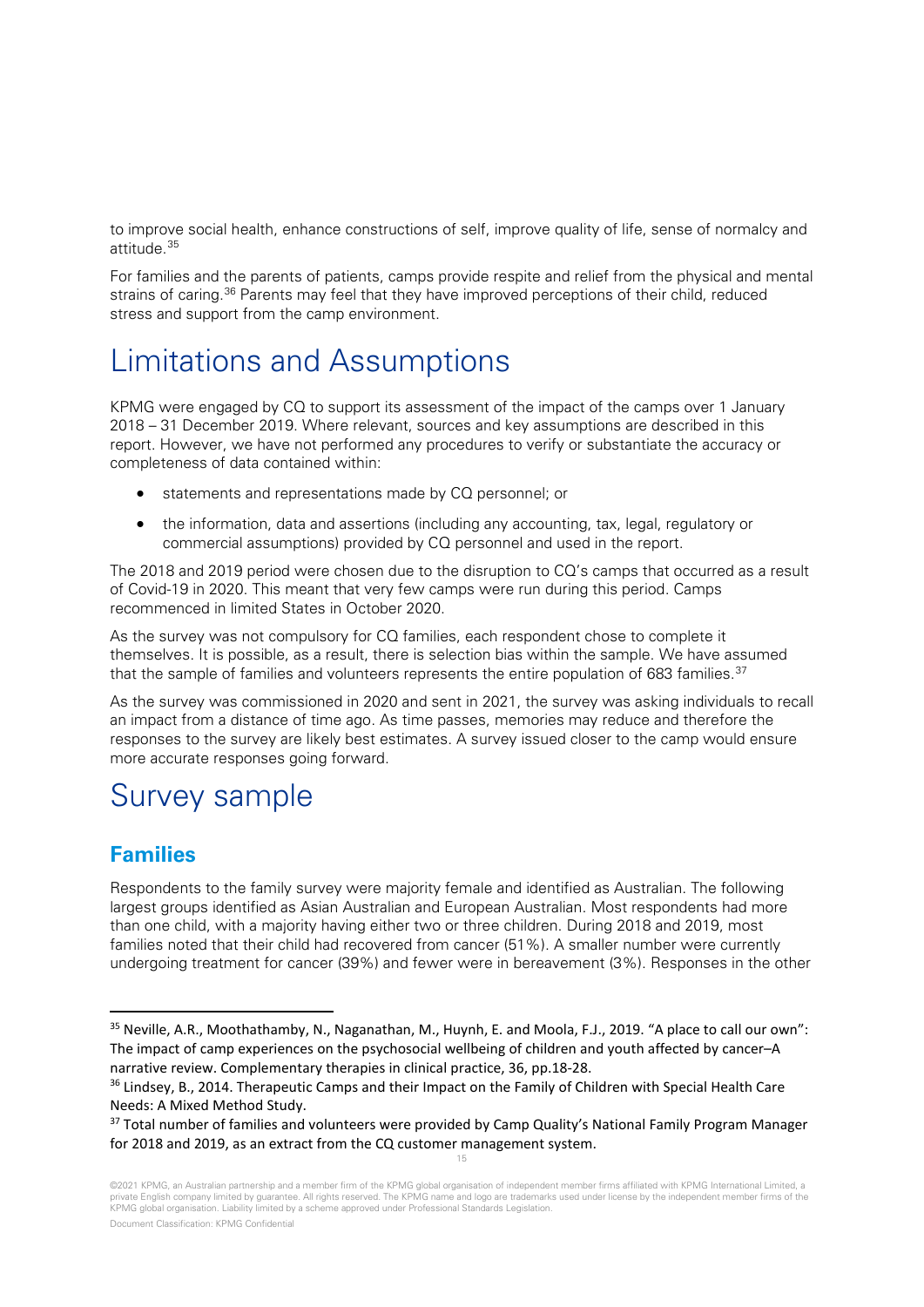category included where the child was in palliative care, stabilisation of the cancer and ongoing maintenance of cancer. There was a roughly equal split between patients and siblings.

**Table 3 – Family survey respondent summary**

| Sociodemographic of surveyed parent | 'n.            | $\overline{\frac{9}{6}}$ |
|-------------------------------------|----------------|--------------------------|
| <b>Number of families surveyed</b>  | 179            |                          |
| <b>Number of children</b>           | 323            |                          |
| Gender                              |                |                          |
| <b>Male</b>                         | 18             | 10%                      |
| <b>Female</b>                       | 160            | 89%                      |
| Prefer not to say                   | 1              | $1\%$                    |
| <b>Ethnicity</b>                    |                |                          |
| <b>African Australians</b>          | $\mathbf{1}$   | $1\%$                    |
| <b>Asian Australians</b>            | 16             | 9%                       |
| <b>Australians</b>                  | 127            | 71%                      |
| <b>European Australians</b>         | 16             | 9%                       |
| <b>Indigenous Australians</b>       | $\Omega$       | $0\%$                    |
| <b>South Sea Islanders</b>          | $\mathbf{1}$   | 1%                       |
| Prefer not to say                   | $\overline{2}$ | 1%                       |
| <b>Other</b>                        | 15             | 8%                       |
| Number of children per family       |                |                          |
| 1                                   | 19             | 11%                      |
| $\overline{2}$                      | 92             | 51%                      |
| 3                                   | 47             | 26%                      |
| 4                                   | 13             | 7%                       |
| 5+                                  | 8              | 4%                       |
| <b>Cancer journey stage</b>         |                |                          |
| <b>Bereavement</b>                  | 6              | 3%                       |
| Child had recovered from cancer     | 91             | 51%                      |
| Child was in treatment for cancer   | 69             | 39%                      |
| <b>Other</b>                        | 11             | 6%                       |
| Child stakeholder group             |                |                          |
| <b>Patient</b>                      | 157            | 49%                      |
| <b>Sibling</b>                      | 166            | 51%                      |
| <b>Camps attended</b>               |                |                          |
| <b>Both Kids' and Family Camps</b>  | 69             | 39%                      |
| <b>Family Camps only</b>            | 63             | 35%                      |
| <b>Kids' Camps only</b>             | 47             | 26%                      |
|                                     |                |                          |

©2021 KPMG, an Australian partnership and a member firm of the KPMG global organisation of independent member firms affiliated with KPMG International Limited, a<br>private English company limited by guarantee. All rights res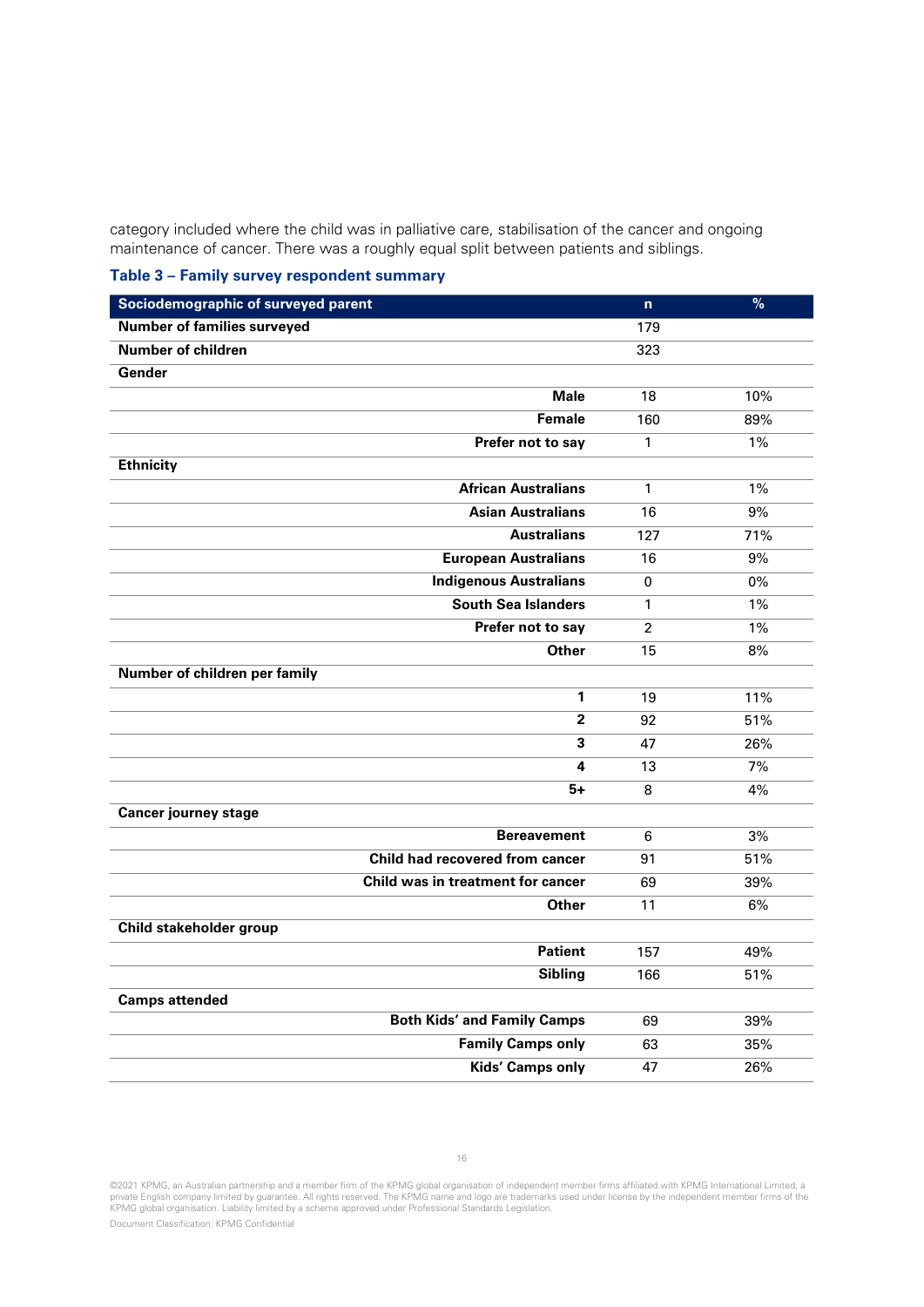## 3 Results

## Family Survey

## **Summary of results**

Survey findings from the Family survey show that kids attending the camps benefited from having access to fun and exciting camp activities. This was followed by the opportunity to have 'normal' camp experiences which can lead to improvements to self-confidence, resilience and optimism. Parents most appreciated the opportunity to spend time as a family, provide their children with a camp experience, and the support provided by other families and the CQ community and having a break from everyday challenges.

As demonstrated in [Table 6](#page-17-0), parents responding to the survey noted that the most valuable elements of the camps were the access to fun, exciting and different activities, with 89% of survey respondents noting that this was a very valuable element of their child's camp experience and a further 10% noted this was somewhat valuable. The second most valuable element of the camps for the kids' experience was the chance to do 'normal' camp activities. This was ranked as very valuable by 85% of participants, with a further 14% noting this as somewhat valuable. This was closely followed by improvements to self-confidence, which was ranked as very valuable by 77% of respondents and somewhat valuable by 14%. 67% of children indicated that attending camp was very valuable in decreasing feelings of anxiety.

77% of survey respondents noted that the opportunity to socialise with other children who have been through similar experiences was very valuable, followed by a further 17% who indicated it was somewhat valuable. The camps also improved feelings of loneliness in both siblings and patients, with a 22% decrease and a 14% decrease in loneliness respectively. Many children continued to stay in contact with other children following camp, with 66% of children staying in contact with another child following camp.

Parents and primary caregivers who attended the Family Camps were asked to identify what the most valuable elements of their camp experience were, documented in [Table 7](#page-18-0). The most valuable element of survey respondents' own camp experiences was spending time with family and building positive memories. 96% of respondents noted that this was a very valuable element of the Family Camps experience. Families documented a 15% increase on the highest scores of family relationships, meaning that overall families were closer and more adaptive to stress following the camp. This was followed by the opportunity to provide the children and the family with a camp experience, which was ranked as very valuable by 91%. This is followed by support and having a break from everyday challenges which was noted as very valuable by 88%.

84% stated that the opportunity to socialise and meet people from a similar background was very valuable. This is supported by the 14% improvement in loneliness following camp and the 43% of parents and primary caregivers who stayed in contact with other families following camp.

©2021 KPMG, an Australian partnership and a member firm of the KPMG global organisation of independent member firms affiliated with KPMG International Limited, a private English company limited by guarantee. All rights reserved. The KPMG name and logo are trademarks used under license by the independent member firms of the KPMG global organisation. Liability limited by a scheme approved under Professional Standards Legislation.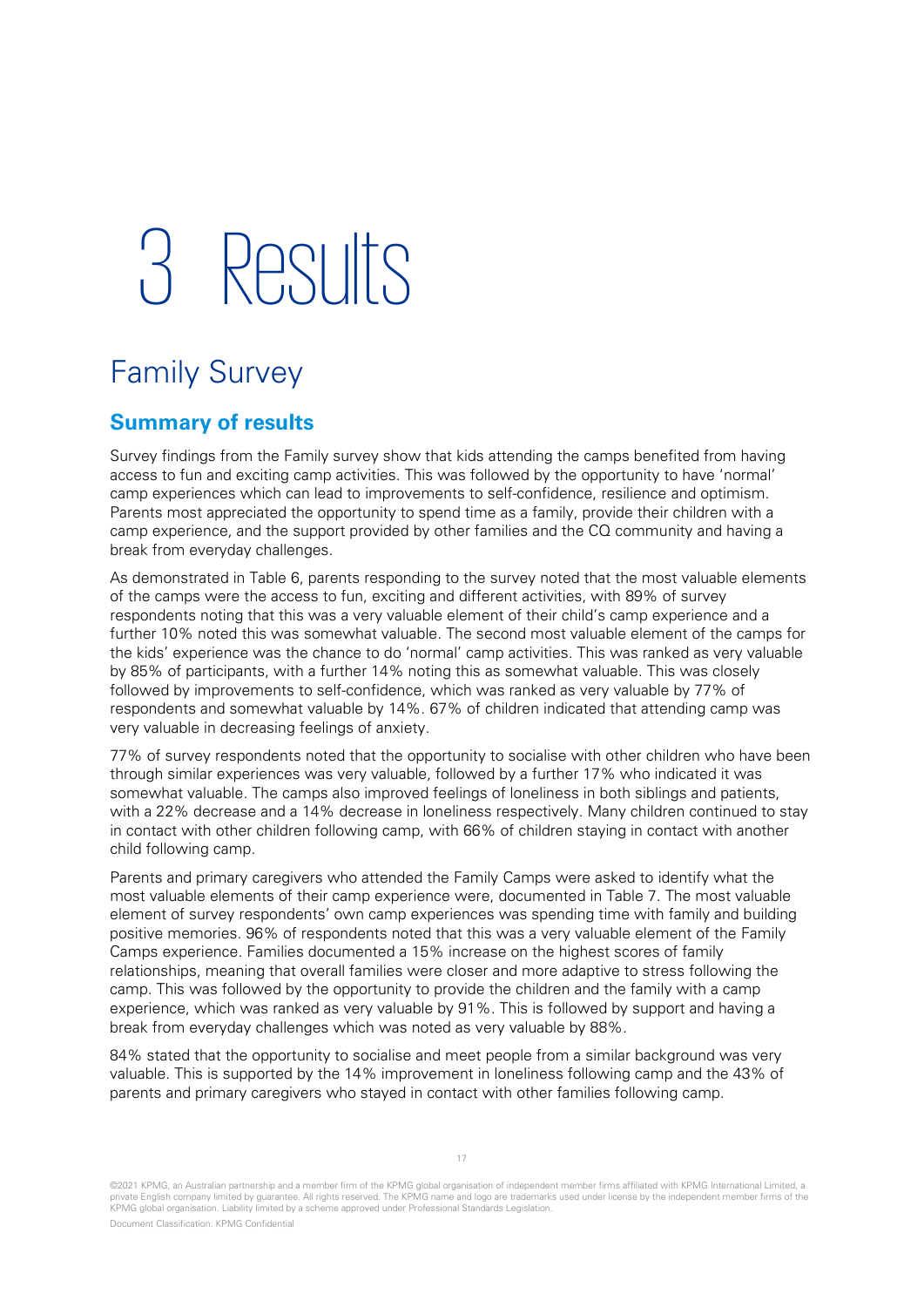| Thinking about your child's / children's camp experience(s), how valuable were they                                    | $\%$  |
|------------------------------------------------------------------------------------------------------------------------|-------|
| using the scale below?<br>The opportunity to socialise with children who have been through the same experience as them |       |
| Not valuable                                                                                                           | $0\%$ |
| Not very valuable                                                                                                      | 0%    |
| Neutral                                                                                                                | 6%    |
| Somewhat valuable                                                                                                      | 17%   |
| Very valuable                                                                                                          | 77%   |
| <b>Grand Total</b>                                                                                                     | 100%  |
| Access to fun, exciting and different activities                                                                       |       |
| Not valuable                                                                                                           | 1%    |
| Not very valuable                                                                                                      | 0%    |
| Neutral                                                                                                                | 1%    |
| Somewhat valuable                                                                                                      | 10%   |
| Very valuable                                                                                                          | 89%   |
| <b>Grand Total</b>                                                                                                     | 100%  |
| The chance to do 'normal' camp activities                                                                              |       |
| Not valuable                                                                                                           | 1%    |
| Not very valuable                                                                                                      | 0%    |
| Neutral                                                                                                                | 1%    |
| Somewhat valuable                                                                                                      | 14%   |
| Very valuable                                                                                                          | 85%   |
| <b>Grand Total</b>                                                                                                     | 100%  |
| Improvements to their self-confidence                                                                                  |       |
| Not valuable                                                                                                           | 0%    |
| Not very valuable                                                                                                      | 2%    |
| Neutral                                                                                                                | 3%    |
| Somewhat valuable                                                                                                      | 18%   |
| Very valuable                                                                                                          | 77%   |
| <b>Grand Total</b>                                                                                                     | 100%  |
| <b>Decreasing anxiety</b>                                                                                              |       |
| Not valuable                                                                                                           | 1%    |
| Not very valuable                                                                                                      | 1%    |
| Neutral                                                                                                                | 16%   |
| Somewhat valuable                                                                                                      | 15%   |
| Very valuable                                                                                                          | 67%   |
| <b>Grand Total</b>                                                                                                     | 100%  |

### <span id="page-17-0"></span>**Table 4 - Rankings of the most valuable elements of the camps programs for kids**

©2021 KPMG, an Australian partnership and a member firm of the KPMG global organisation of independent member firms affiliated with KPMG International Limited, a<br>private English company limited by guarantee. All rights res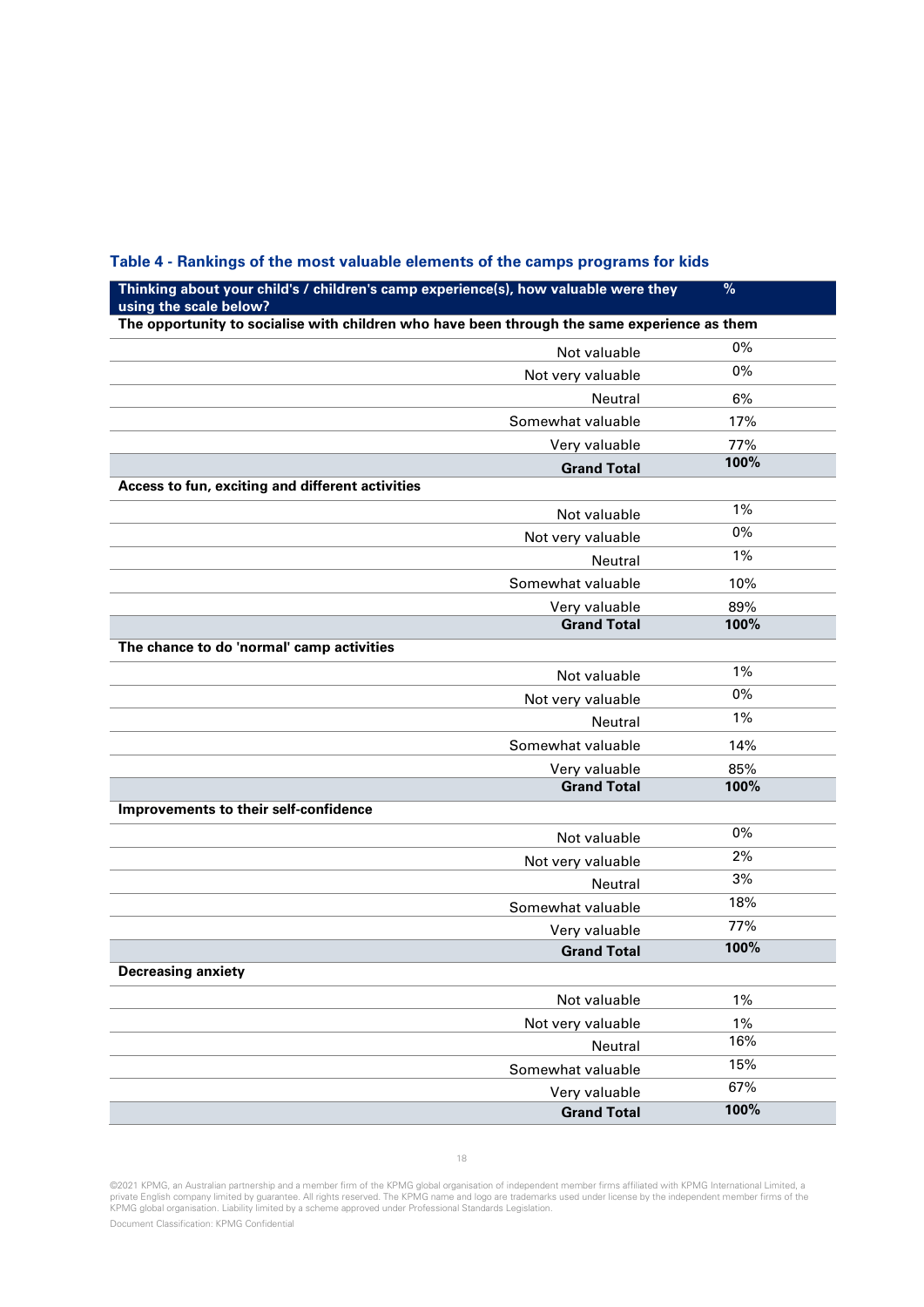### <span id="page-18-0"></span>**Table 5 - Rankings of the most valuable elements of the camps, for parents and primary caregivers**

| Thinking about your camp experience, how valuable were the following on a scale of not<br>valuable to very valuable. | %     |
|----------------------------------------------------------------------------------------------------------------------|-------|
| The support provided and the break from everyday challenges                                                          |       |
| Not valuable                                                                                                         | 1%    |
| Not very valuable                                                                                                    | $0\%$ |
| Neutral                                                                                                              | $0\%$ |
| Somewhat valuable                                                                                                    | 11%   |
| Very valuable                                                                                                        | 88%   |
| <b>Grand Total</b>                                                                                                   | 100%  |
|                                                                                                                      |       |
| The opportunity to meet people with similar experiences                                                              |       |
| Not valuable                                                                                                         | $1\%$ |
| Not very valuable                                                                                                    | $0\%$ |
| <b>Neutral</b>                                                                                                       | 2%    |
| Somewhat valuable                                                                                                    | 13%   |
| Very valuable                                                                                                        | 84%   |
| <b>Grand Total</b>                                                                                                   | 100%  |
|                                                                                                                      |       |
| The opportunity to provide your children and family with a camp experience                                           |       |
| Not valuable                                                                                                         | $0\%$ |
| Not very valuable                                                                                                    | $0\%$ |
| Neutral                                                                                                              | $3%$  |
| Somewhat valuable                                                                                                    | 6%    |
| Very valuable                                                                                                        | 91%   |
| <b>Grand Total</b>                                                                                                   | 100%  |
|                                                                                                                      |       |
| Time spent with family to build positive memories                                                                    |       |
| Not valuable                                                                                                         | $0\%$ |
| Not very valuable                                                                                                    | $0\%$ |
| <b>Neutral</b>                                                                                                       | $1\%$ |
| Somewhat valuable<br><b>Very valuable</b>                                                                            | 3%    |
|                                                                                                                      | 96%   |
| <b>Grand Total</b>                                                                                                   | 100%  |
| <b>Improving family relationships</b>                                                                                |       |
|                                                                                                                      | $0\%$ |
| Not valuable<br><b>Not Very valuable</b>                                                                             | $1\%$ |
|                                                                                                                      |       |

©2021 KPMG, an Australian partnership and a member firm of the KPMG global organisation of independent member firms affiliated with KPMG International Limited, a<br>private English company limited by guarantee. All rights res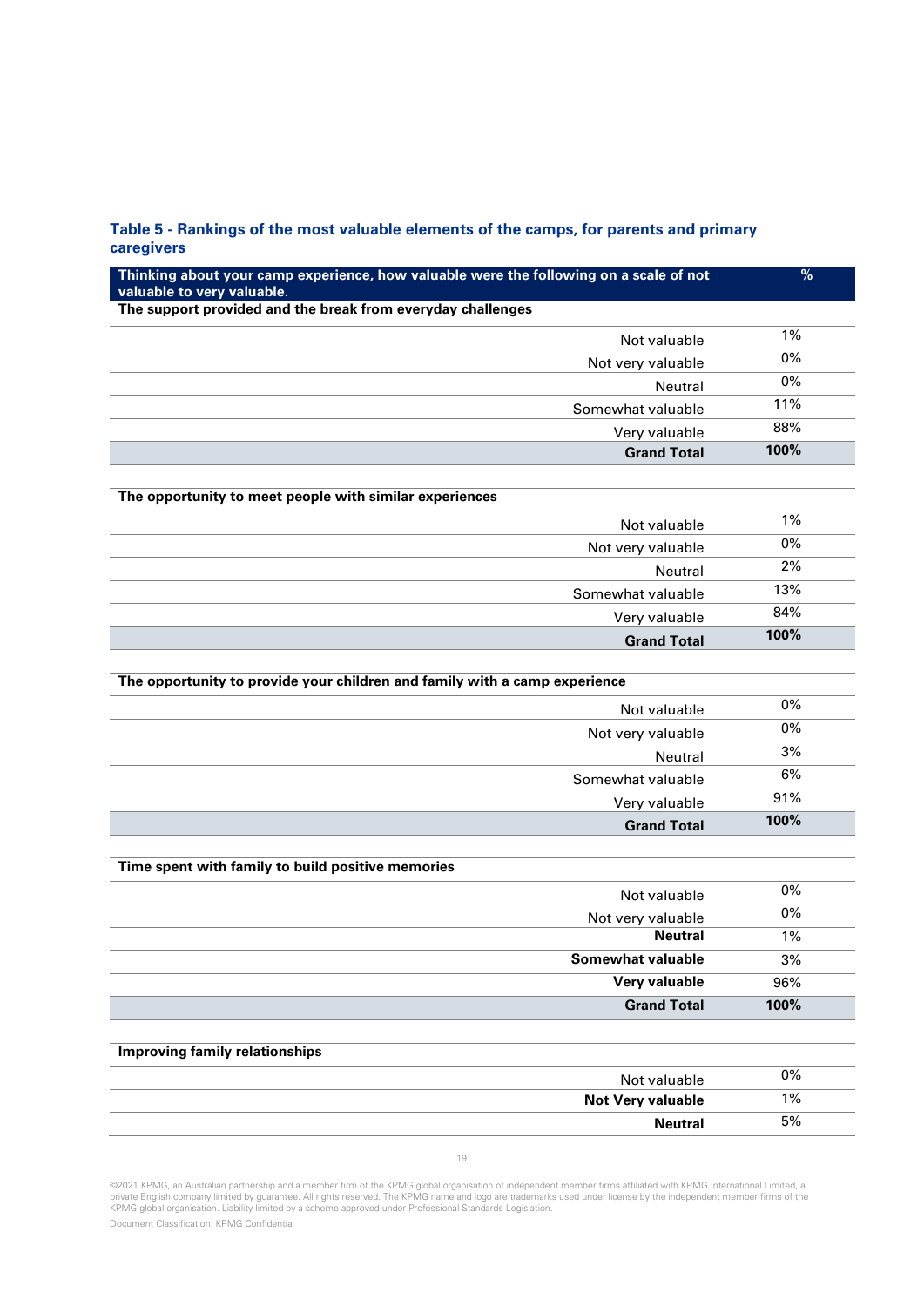| Thinking about your camp experience, how valuable were the following on a scale of not<br>valuable to very valuable. | %     |
|----------------------------------------------------------------------------------------------------------------------|-------|
| Somewhat valuable                                                                                                    | 16%   |
| Very valuable                                                                                                        | 79%   |
| <b>Grand Total</b>                                                                                                   | 100%  |
| Reconnecting the family unit                                                                                         |       |
| Not valuable                                                                                                         | $0\%$ |
| <b>Not Very valuable</b>                                                                                             | 1%    |
| <b>Neutral</b>                                                                                                       | 5%    |
| Somewhat valuable                                                                                                    | 16%   |
| Very valuable                                                                                                        | 78%   |
| <b>Grand Total</b>                                                                                                   | 100%  |

## **Discussion**

## **Normalcy and a break**

A key theme in the most valuable elements of the camps offered by Camp Quality, in both the children group, and the parents / primary caregiver group, was the opportunity to have camp experiences and a break from the challenges that come with cancer.

- 89% of parents and primary caregivers ranked the access to fun and exciting camp experiences as a very valuable element of camp for their children.
- 85% also ranked the chance to do 'normal' camp activities as very valuable for their children.
- 91% of parents and primary caregivers ranked the opportunity to have camp experiences with their family as very valuable.

Families noted that they feel grateful for the experience in attending the camp, including how it provided distraction from their regular stays at hospital. It also provides a chance for families to momentarily forget about cancer.

"Family Camps are what we look forward to also. It allows us to bond with other families as well as become closer as a family. It is a blessing to be invited to all the camps. It relieves the stresses and for a few days, makes us forget about cancer. About the worries and just be carefree." – Family who attended the Family Camp

©2021 KPMG, an Australian partnership and a member firm of the KPMG global organisation of independent member firms affiliated with KPMG International Limited, a private English company limited by guarantee. All rights reserved. The KPMG name and logo are trademarks used under license by the independent member firms of the KPMG global organisation. Liability limited by a scheme approved under Professional Standards Legislation.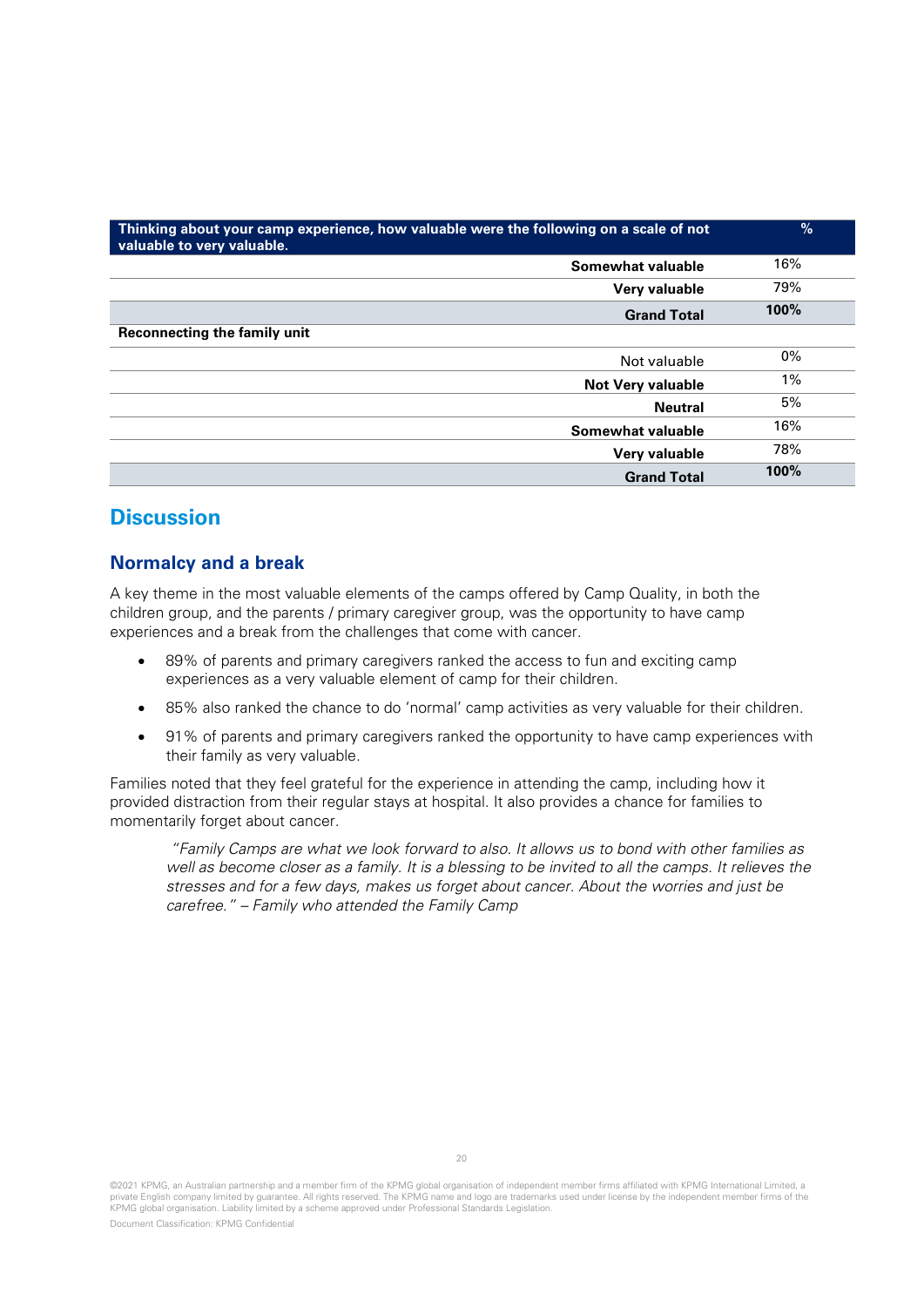In some instances, families acknowledged they would not have been able to afford the same experience outside of Camp Quality. One family noted that this was particularly important due to changes in their ability to work.

"… it's a great opportunity to have a couple of days away, which otherwise can be difficult to afford, particularly when you have to stop working due to treatment and ongoing complications associated with the treatment." - Family who attended both the Family Camps Kids' Camps

"Kids Camps have been excellent for both my kids. Having had to isolate so much in their early years, being in a room full of other kids was not something they remembered - to the point they found other kids "too loud"! They missed out on play dates, kindergarten etc. Kids Camps are excellent to give them a bit of normalcy back..." – Family who attended the Kids' Camp

### **Changes in loneliness and social connection outside the family**

Families who attended the camps showed an improvement in feelings of social connection, support and improved their social network, leading to an overall decrease in loneliness across the surveyed population. As shown in [Table 5,](#page-17-0) 82% of respondents noted the opportunity to socialise with other children who have shared experiences as being a very valuable element of the Kids' Camps.

Respondents reported feeling more supported as a result of attending camps both from the Camp Quality staff, other families and hearing similar stories to their own. In some cases, this gave families a sense of not being alone.

"We loved the Family Camps such a positive experience, we felt supported and cared for by the staff. A fun family break to take our minds off other stresses in our lives" – Family who attended both the Family Camps and Kids' Camps

"Camp Quality is an extraordinary charity that provides relief from anxiety and stress surrounding having a child going through cancer. It is the best time to reconnect as a family, meet similar families and have the children enjoy themselves. The camps are so well run, well supervised and there is great support. We value belonging to such an amazing and supportive group." – Family who attended the Family Camp

"I spoke with other parents, and [my husband] even managed to have a chat with another dad who shared his story and my husband was blown away by the realisation that it 'wasn't just him'. It is hard for the men; society expects them to be strong but frankly the women are often stronger, and the men struggle quite a bit. "– Family who attended both the Family Camps and Kids' Camps

Families noted that the opportunity to connect with people who were going through similar experiences was very valuable. One family noted that they felt this connection was just as important, if not more important where the family is bereaved. Although bereaved families were a small subset of campers in 2018 and 2019, there were strong indications that they want to remain part of the Camp Quality community.

"To get to know others who are going through the same thing, even after the child with cancer has passed away is very important for the [w]hole family to stay connected to a group they now feel part of and will always feel part of. Just because the child has passed does not mean the family does not need the help. It [often] means they need help now more than

<sup>©2021</sup> KPMG, an Australian partnership and a member firm of the KPMG global organisation of independent member firms affiliated with KPMG International Limited, a private English company limited by guarantee. All rights reserved. The KPMG name and logo are trademarks used under license by the independent member firms of the KPMG global organisation. Liability limited by a scheme approved under Professional Standards Legislation.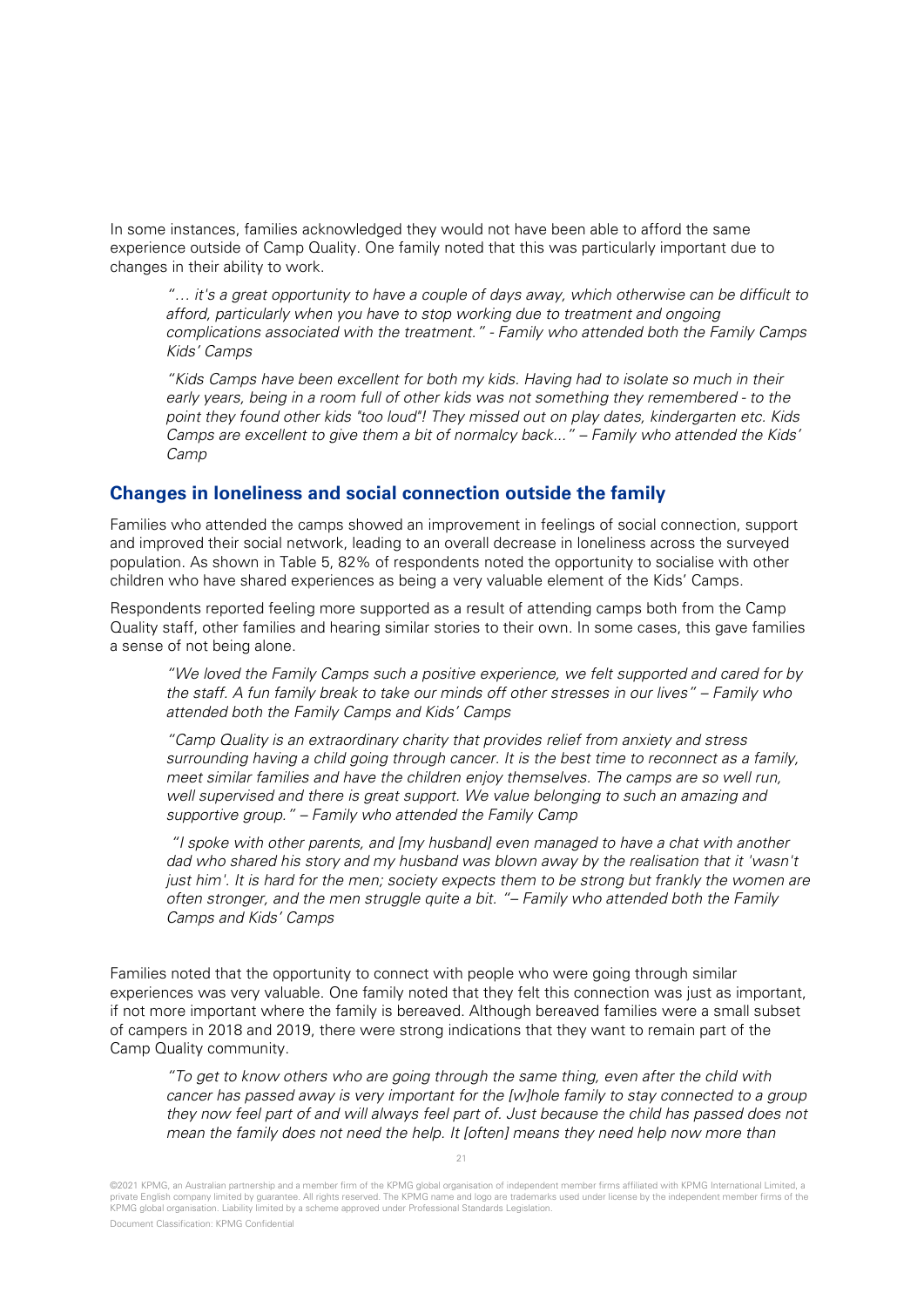ever, let them be part of the Camp Quality family because that's where their connections now lie. With that in other families and their children." – Family who attended both the Family Camps and Kids' Camps

For kids who attend the camp, parents feel that they have continuing connections from camp. This includes making friends, but also connecting with people who have similar experiences, as was the case with the parents.

"My daughter still talks about her [time at] camp and [her] buddy [even] after a few years. It was a time when she felt like the centre of attention when at home it seemed like it was on her brother and his illness." – Family who attended both the Family Camps and Kids' Camps

"Being around other kids who have had similar experiences was invaluable. It greatly helped with self-confidence and decreased anxiety while on camp. As was the amount of fun and activities!" – Family whose children attended the Kids' Camp

"It encourages our children to be open about their feelings with other children and siblings going through the same situations and helps them build lifelong bonds with new friendships" – Family whose children attended the Kids' Camp

Camps provided the opportunity for children to connect with other children, but also for families and parents to find connections with other parents. The children and families attending the camp were generally more socially connected following the camps. 66% of children have sometimes or often stayed in contact with other children from the camp, while 43% of parents and primary caregivers have stayed in contact with another family some of the time or often.

| Survey participants with continuing relationships following camp | %    |
|------------------------------------------------------------------|------|
| Patients/siblings                                                |      |
| Often                                                            | 14%  |
| Some of the time                                                 | 52%  |
| Hardly ever or never                                             | 34%  |
| <b>Total</b>                                                     | 100% |
|                                                                  |      |
| <b>Parents and primary caregivers</b>                            |      |
| Often                                                            | 2%   |
| Some of the time                                                 | 41%  |
| Hardly ever or never                                             | 57%  |
| <b>Total</b>                                                     | 100% |

#### **Table 6 - Percentage of continuing relationships after camp**

<sup>©2021</sup> KPMG, an Australian partnership and a member firm of the KPMG global organisation of independent member firms affiliated with KPMG International Limited, a private English company limited by guarantee. All rights reserved. The KPMG name and logo are trademarks used under license by the independent member firms of the KPMG global organisation. Liability limited by a scheme approved under Professional Standards Legislation.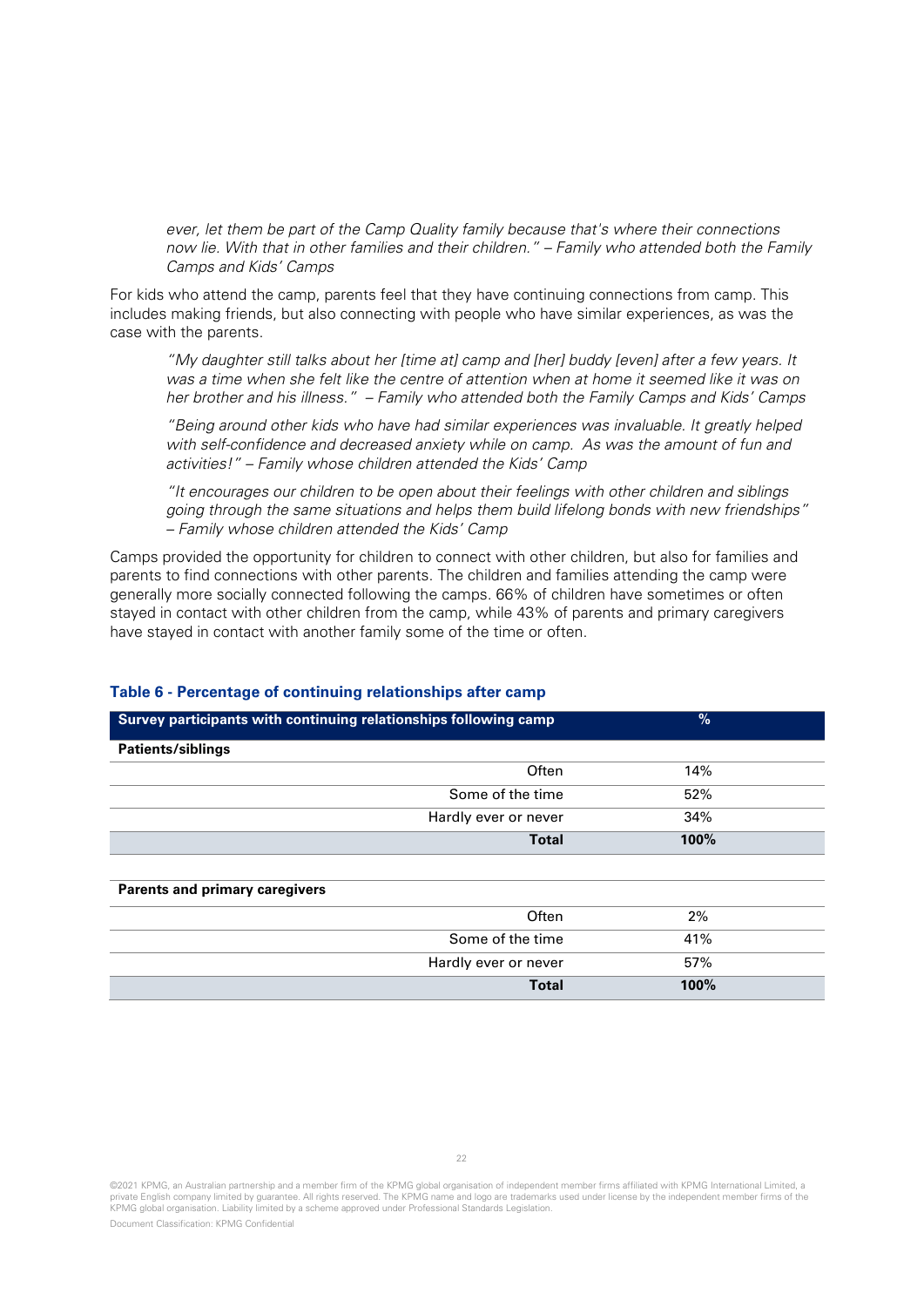This is further evidenced by the reduction in loneliness felt by participants. Loneliness of participants across the survey population was measured based on whether the survey respondent considered they either felt:

- that they lack companionship;
- left out; or
- isolated from others.

Respondents were able to respond 'Often', 'Some of the time' or 'Hardly ever or never' to the above three criteria. If they responded 'Often' or 'Some of the time' to any of the above questions they were classified as lonely. The total number of participants who self-reported feeling lonely before compared to after the camps reduced by 17% [\(Table 8\)](#page-22-0)

#### <span id="page-22-0"></span>**Table 7 - Changes in loneliness**

| <b>Lonely before</b>    |                               |               |       |        |
|-------------------------|-------------------------------|---------------|-------|--------|
| <b>Stakeholder type</b> |                               | <b>Before</b> | After | Change |
|                         | Parents and primary caregiver | 82%           | 68%   | $-14%$ |
|                         | Patient                       | 76%           | 62%   | $-14%$ |
|                         | Sibling                       | 73%           | 52%   | $-22%$ |
| <b>Total</b>            |                               | 77%           | 60%   | $-17%$ |

## **Reconnecting the family**

The most valuable element of the camps, particularly the Family Camps for the parents, was the opportunity to spend time as a family and create positive memories. This was noted as very valuable by 96% of families. 79% also noted that they found improvements to their family relationships to be very valuable.

Families noted that the Family Camps helped them experience laughter and joy, but also reconnect after treatment.

"It really helped me and the children to find the enjoyment life can bring and laughter in life. Brought us closer together" – Family who attended both the Family Camps and Kids' Camps

"The Family Camps had such a positive impact on my child with cancer as well as our entire family. We all felt less isolated and could relate to the other families. There was a shared sense of fight and hope. The attendance at these camps definitely brought us closer as a family." – Family who attended the Family Camp

"Camp Quality is an extraordinary charity that provides relief from anxiety and stress surrounding having a child going through cancer. It is the best time to reconnect as a family, meet similar families and have the children enjoy themselves. The camps are so well run, supervised and there is great support. We value belonging to such an amazing and supportive group." – Family who attended the Family Camp

<sup>©2021</sup> KPMG, an Australian partnership and a member firm of the KPMG global organisation of independent member firms affiliated with KPMG International Limited, a private English company limited by guarantee. All rights reserved. The KPMG name and logo are trademarks used under license by the independent member firms of the KPMG global organisation. Liability limited by a scheme approved under Professional Standards Legislation.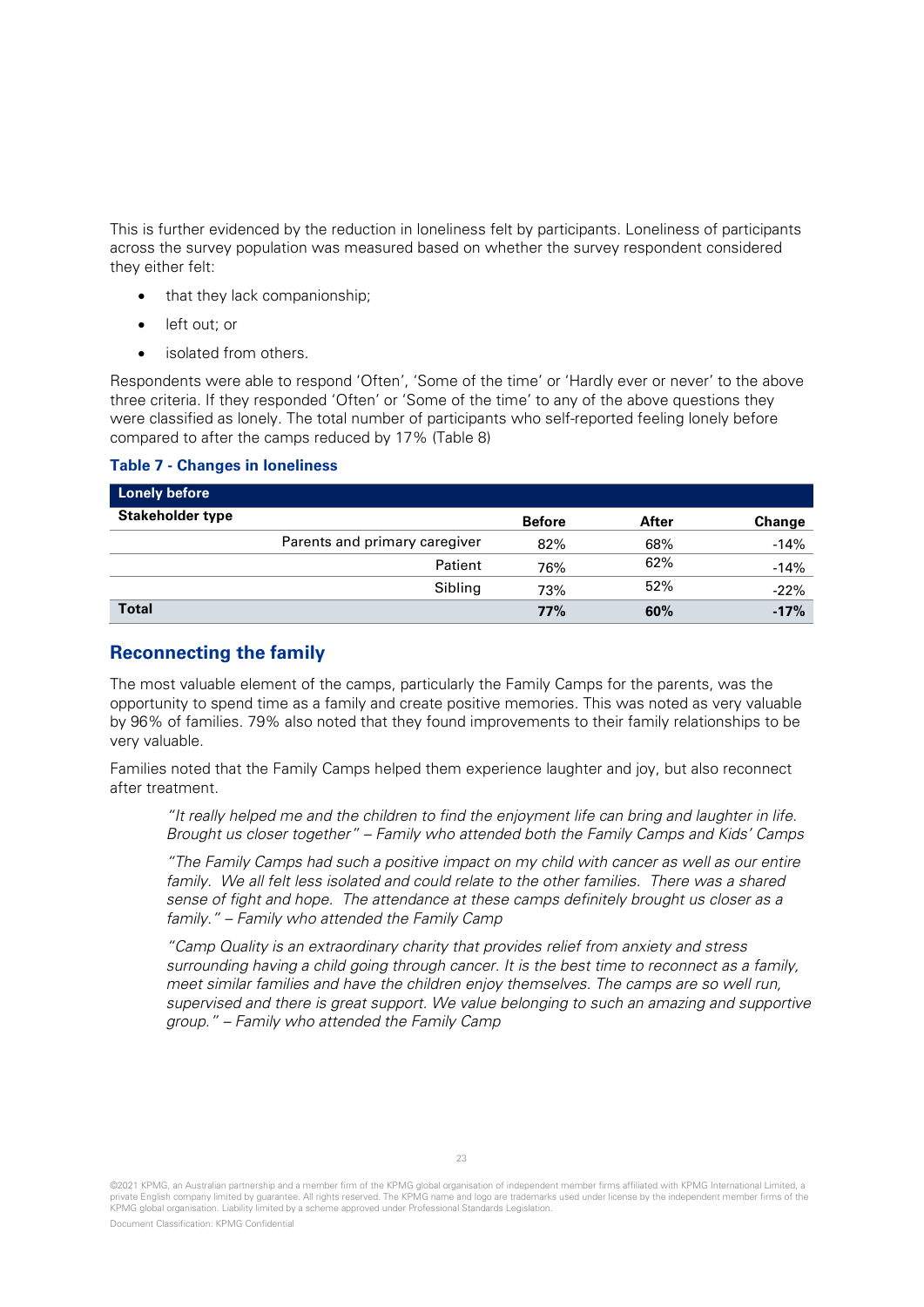Separate kids' and adults' activities were noted as important in building trust within the family. One family referenced feeling like their children can't cope without them and allowing the parents to reconnect.

"The afternoon of separate kids'/ adults' activities was a turning point for us in spending time away from our daughter. We didn't think she would manage. We hadn't spent time just us in a couple in years." – Family who attended the Family Camp

"The camps really made us as a family (I guess I mean we parents, not the young kids) realise that it's similar for everyone who goes through this awful experience, you can't rush it or make everything better, and you just have to keep on trucking... At times I have arrived at a camp feeling hopeless (about my marriage, about my kids' resilience) and have left feeling that it is not the time to give up on anything, and to keep calm and carry on." – Family who attended both the Family Camps and Kids' Camps

A frequently used measure of family relations is family cohesion and adaptability.<sup>38</sup>,<sup>[39](#page-23-2)</sup> Cohesion being the degree of emotional bonding between family members. Adaptability refers to the family's ability to change roles and relationships in response to stress.

Families were asked in the survey to assign rankings to their family's cohesion and adaptability, then they were assigned a score based on their answer, where 1 indicates that the family has a very low score on cohesion and adaptability, and 4 indicates a very high score (see [Table 10](#page-23-0) and [Table 11\)](#page-24-0).

| <b>Cohesion</b>                       | <b>Score</b> |
|---------------------------------------|--------------|
| Disengaged (very low cohesion)        |              |
| Separated (low to moderate cohesion)  | 2            |
| Connected (moderate to high cohesion) | 3            |
| Enmeshed (very high cohesion)         | 4            |

#### <span id="page-23-0"></span>**Table 8 - Cohesion scores**

<span id="page-23-2"></span><span id="page-23-1"></span><sup>24</sup> <sup>38</sup> Lei, X., 2018. Study on Relationship Between Family Cohesion and Adaptability, and Quality of Life of Caregivers of Children with ASD. SOCIAL WELFARE: INTERDISCIPLINARY APPROACH, 1(8), pp.132-144. <sup>39</sup> Place, M., Hulsmeier, J., Brownrigg, A. and Soulsby, A., 2005. The Family Adaptability and Cohesion Evaluation Scale (FACES): an instrument worthy of rehabilitation?. Psychiatric Bulletin, 29(6), pp.215-218.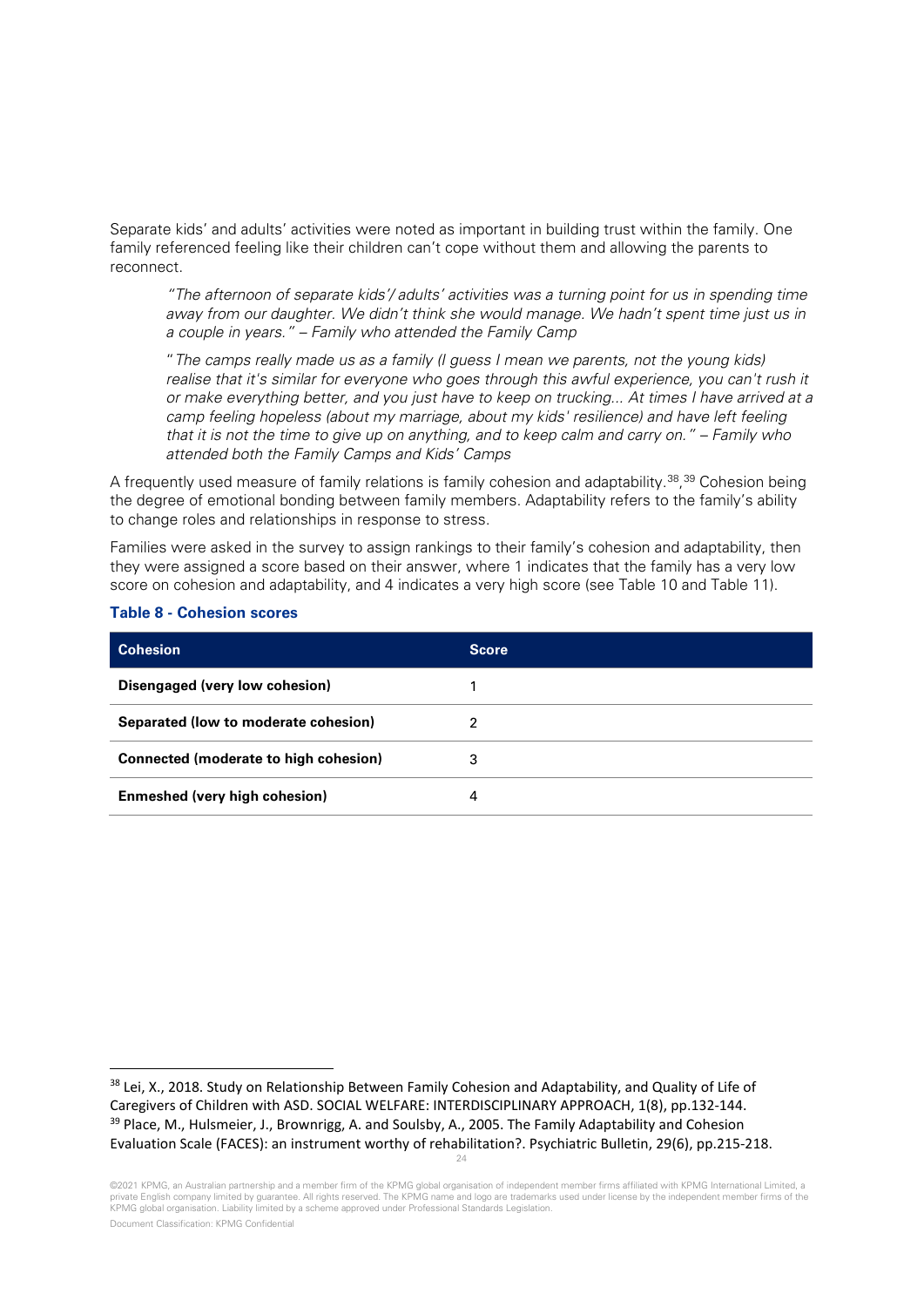#### <span id="page-24-0"></span>**Table 9 - Adaptability scores**

| <b>Adaptability</b>                       | <b>Score</b> |
|-------------------------------------------|--------------|
| Ridged (very low adaptability)            |              |
| Structured (low to moderate adaptability) | 2            |
| Flexible (moderate to high adaptability)  | 3            |
| Cohesive (very high adaptability)         | 4            |

Across the two indicators, the highest available score is 8, indicating the best possible relationship within the family (highly cohesive and adaptable). Families who have a high score have been shown to have better family functioning<sup>[40](#page-24-1)</sup> and quality of life.<sup>[41](#page-24-2)</sup> The lowest score available is a 2, indicating that the family is neither highly cohesive nor adaptable in stressful situations. These families have a very low sense of closeness or emotional bonding and are poor at adapting and changing roles in stressful situations. Following the camps, there was a 15% increase in the family cohesion and adaptability score after attending camp [\(Figure 4\)](#page-7-0), with the average score moving from 5.5 out of 8, to 6.3 out of 8. This indicates that overall, family relationships, indicated by cohesion and adaptability, improved significantly following camp.





<span id="page-24-1"></span><sup>40</sup> Ibid n. 43, above.

<span id="page-24-2"></span><sup>&</sup>lt;sup>41</sup> Ibid n. 44, above.

<sup>©2021</sup> KPMG, an Australian partnership and a member firm of the KPMG global organisation of independent member firms affiliated with KPMG International Limited, a private English company limited by guarantee. All rights reserved. The KPMG name and logo are trademarks used under license by the independent member firms of the KPMG global organisation. Liability limited by a scheme approved under Professional Standards Legislation.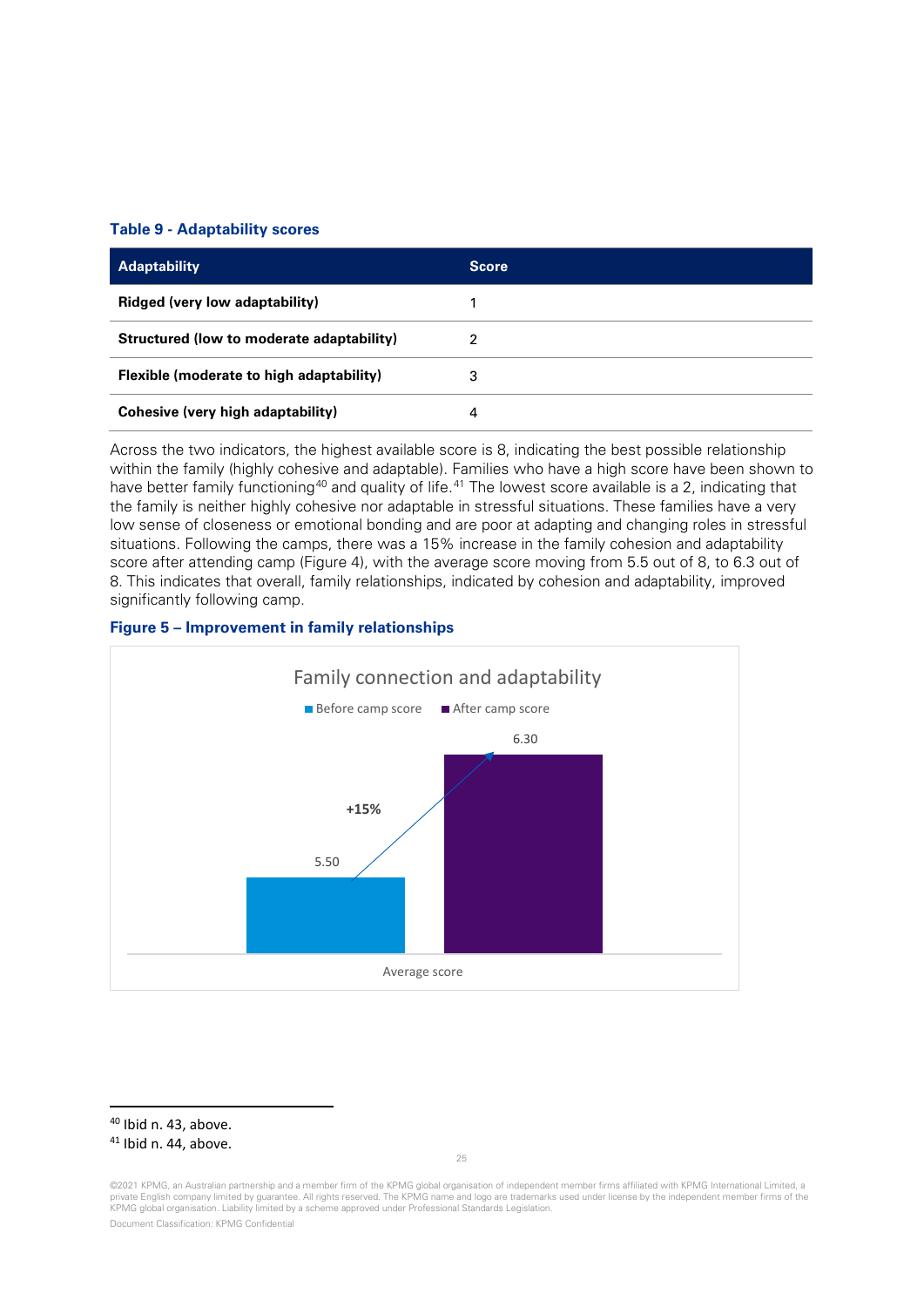## 4 Discussion

Overwhelmingly, the feedback gathered from families who took part in the Camp Quality Family Camps and Kids' Camps showed they found the experience to be positive. Families felt the camps were an opportunity to reconnect as a family and build positive memories, following or during treatment for cancer. They valued the ability to provide their children and families with a camp experience, whilst also receiving support and having a break from everyday challenges. Camps provided normalcy, and an opportunity to have a break from thinking about cancer, but also improved parents' resilience.

For the kids attending camp, the chance to do fun, exciting and different activities was the most valuable element of the camp experience. Kids valued the opportunity to participate in 'normal' camp activities and parents saw their child's self-confidence improve following the camps. Kids were able to get back to just being kids and have a break from cancer. They were able to spend time with other kids who had similar experiences and backgrounds to them in an environment where they received plenty of adult support and encouragement, with many leaving camps with ongoing friendships.

Further to the above, the following key outcomes were also found:

- A 17% reduction overall in feelings of loneliness, from before, compared to after camps
- A 15% improvement in family cohesion and adaptability scores.

Future measurements of CQ's camps impact could improve by focusing on:

- issuing the survey as part of the standard pre-camp and post-camps performance assessment process; and
- extending impact measurement to KICC which were not a major group within the camp attendances in 2018 or 2019; however, they are now a group which CQ is focusing on going forward.

The survey should be issued close to the camp as this will garner the most accurate responses from families and allow the selection bias to be minimised. Surveying families both before and after camp will also garner the most accurate responses in the actual change that has occurred as a result of the camps.

©2021 KPMG, an Australian partnership and a member firm of the KPMG global organisation of independent member firms affiliated with KPMG International Limited, a private English company limited by guarantee. All rights reserved. The KPMG name and logo are trademarks used under license by the independent member firms of the KPMG global organisation. Liability limited by a scheme approved under Professional Standards Legislation.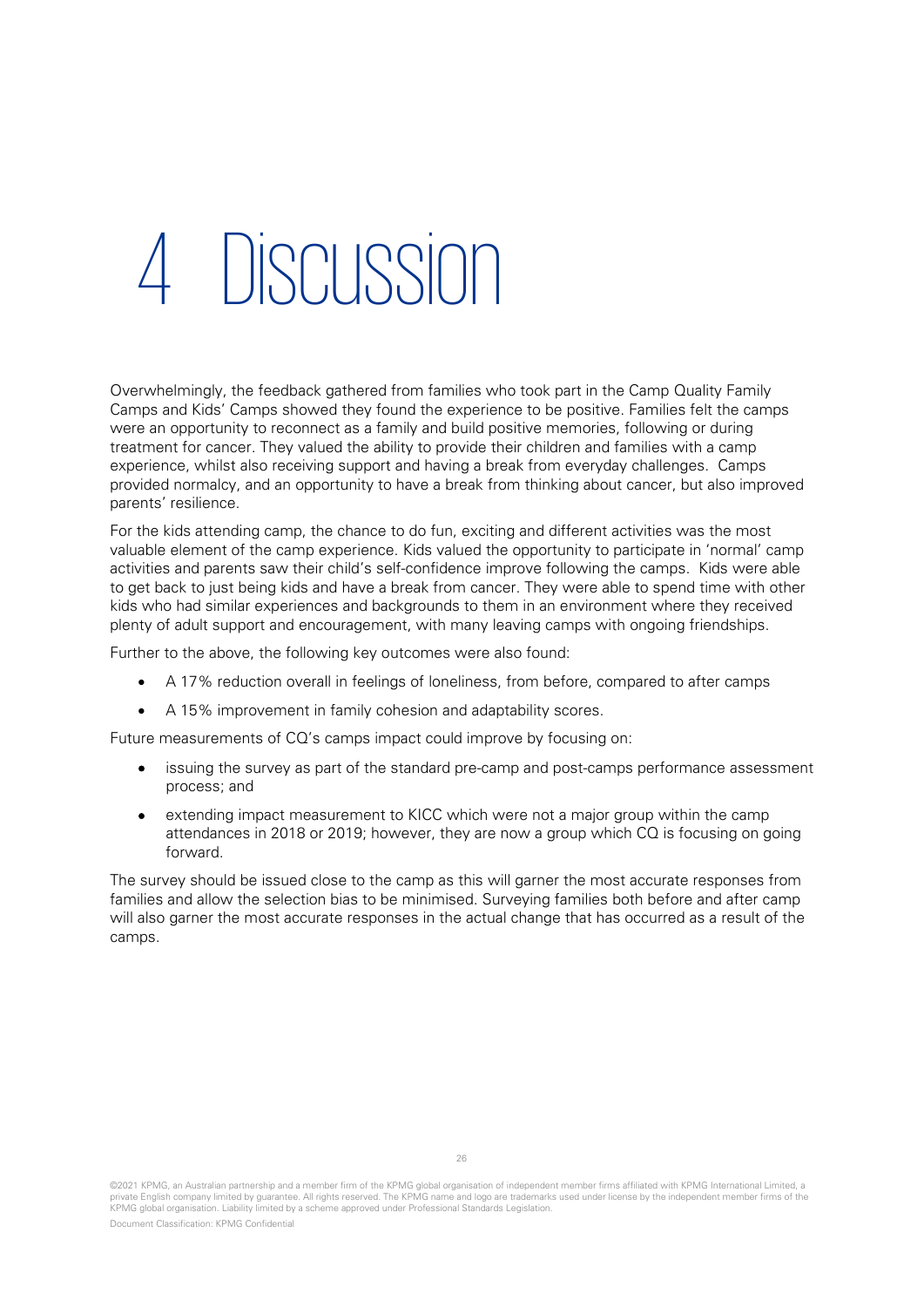## 5 Appendix

## Theory of Change

The theories of change below summarise the outputs, outcomes and impacts which demonstrate the key benefits of the camps which formed the basis of the survey questions and measurement of the benefits of the CQ camps.

Inputs are defined as the resources required to carry out an activity. Activity is defined as those activities where the effects can be measured or analysed. An output is the result of this activity. The outcome is then the change in the lives of the population, and the impact is the change in wellbeing over the longer term.

©2021 KPMG, an Australian partnership and a member firm of the KPMG global organisation of independent member firms affiliated with KPMG International Limited, a<br>private English company limited by guarantee. All rights res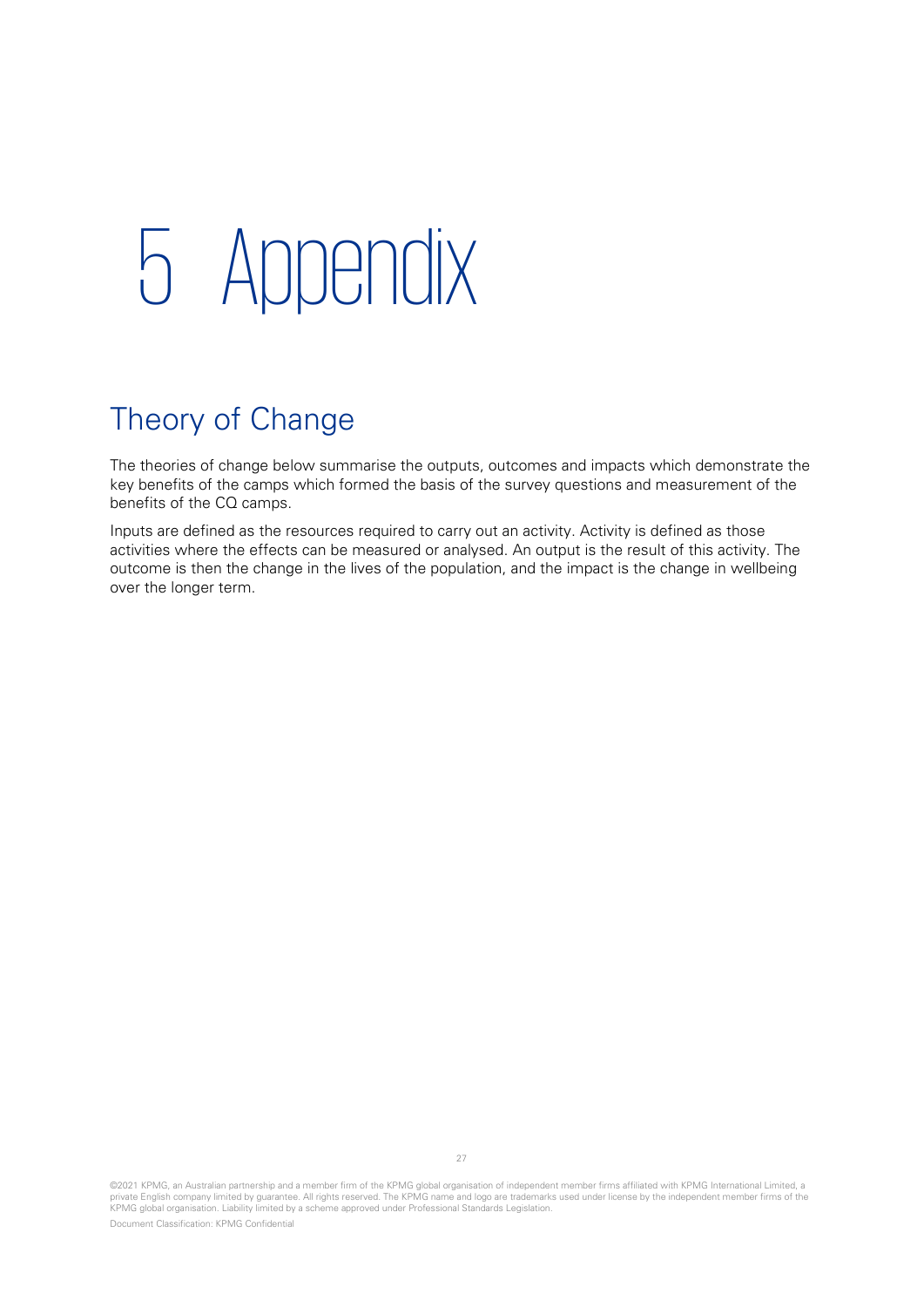#### **Figure 6 - Theory of change for patients and siblings**



©2021 KPMG, an Australian partnership and a member firm of the KPMG global organisation of independent member firms affiliated with KPMG International Limited, a<br>private English company limited by guarantee. All rights res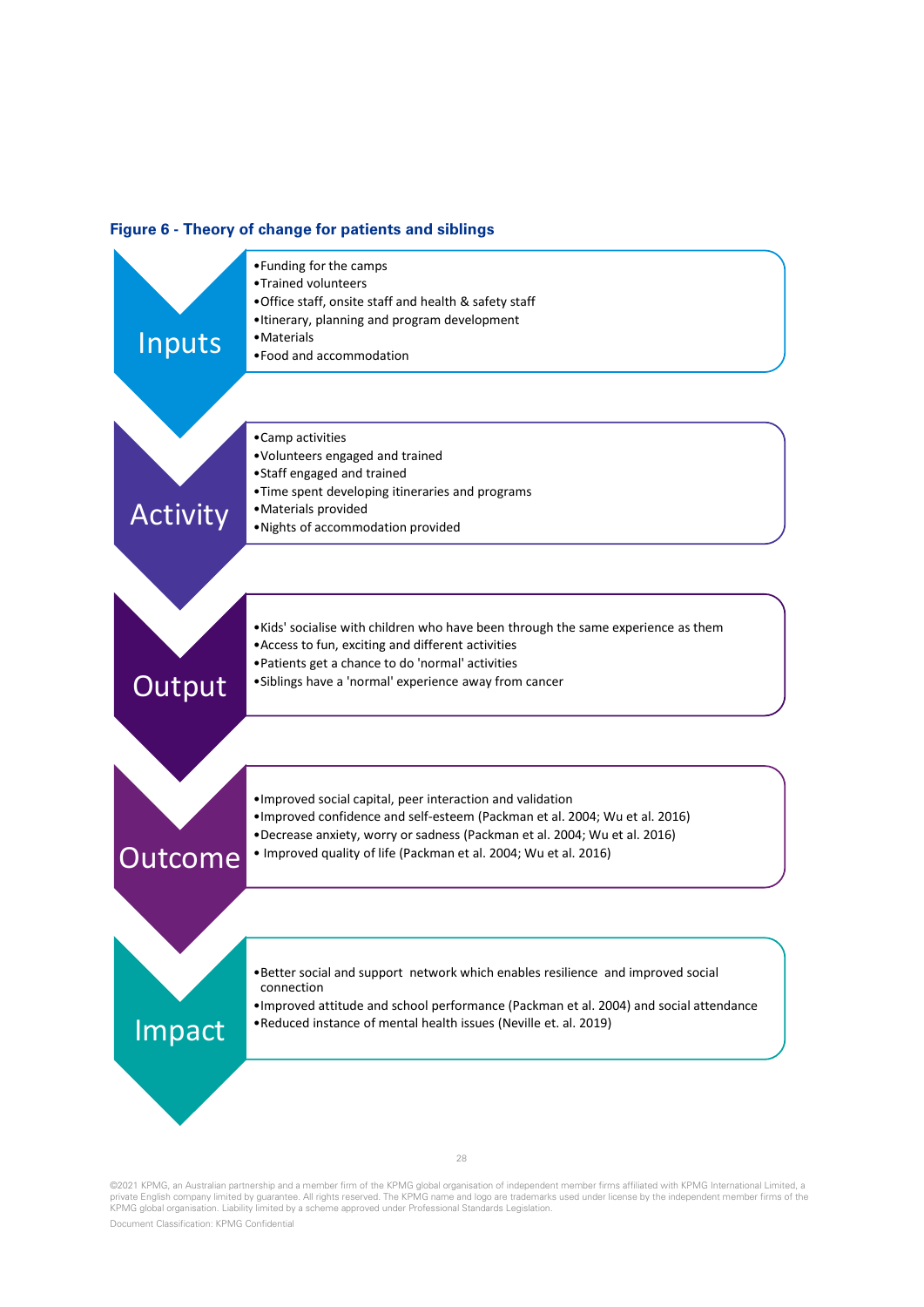#### **Figure** 7 **- Theory of change for parents**



©2021 KPMG, an Australian partnership and a member firm of the KPMG global organisation of independent member firms affiliated with KPMG International Limited, a<br>private English company limited by guarantee. All rights res